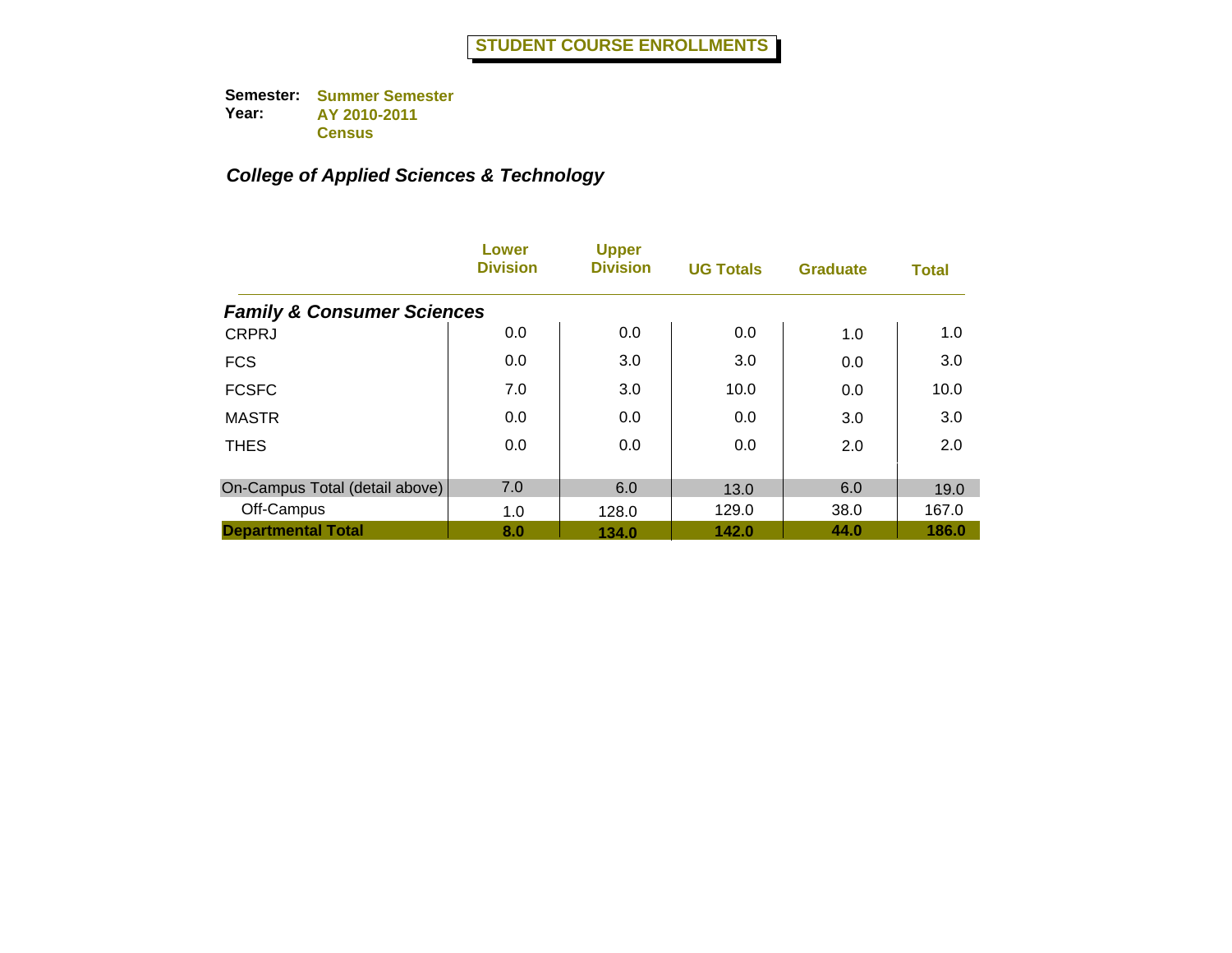|                                | Lower<br><b>Division</b> | <b>Upper</b><br><b>Division</b> | <b>UG Totals</b> | <b>Graduate</b> | Total |
|--------------------------------|--------------------------|---------------------------------|------------------|-----------------|-------|
| <b>Technology</b>              |                          |                                 |                  |                 |       |
| <b>ITDPT</b>                   | 0.0                      | 0.0                             | 0.0              | 0.0             | 0.0   |
| On-Campus Total (detail above) | 0.0                      | 0.0                             | 0.0              | 0.0             | 0.0   |
| Off-Campus                     | 0.0                      | 71.0                            | 71.0             | 0.0             | 71.0  |
| <b>Departmental Total</b>      | 0.0                      | 71.0                            | 71.0             | 0.0             | 71.0  |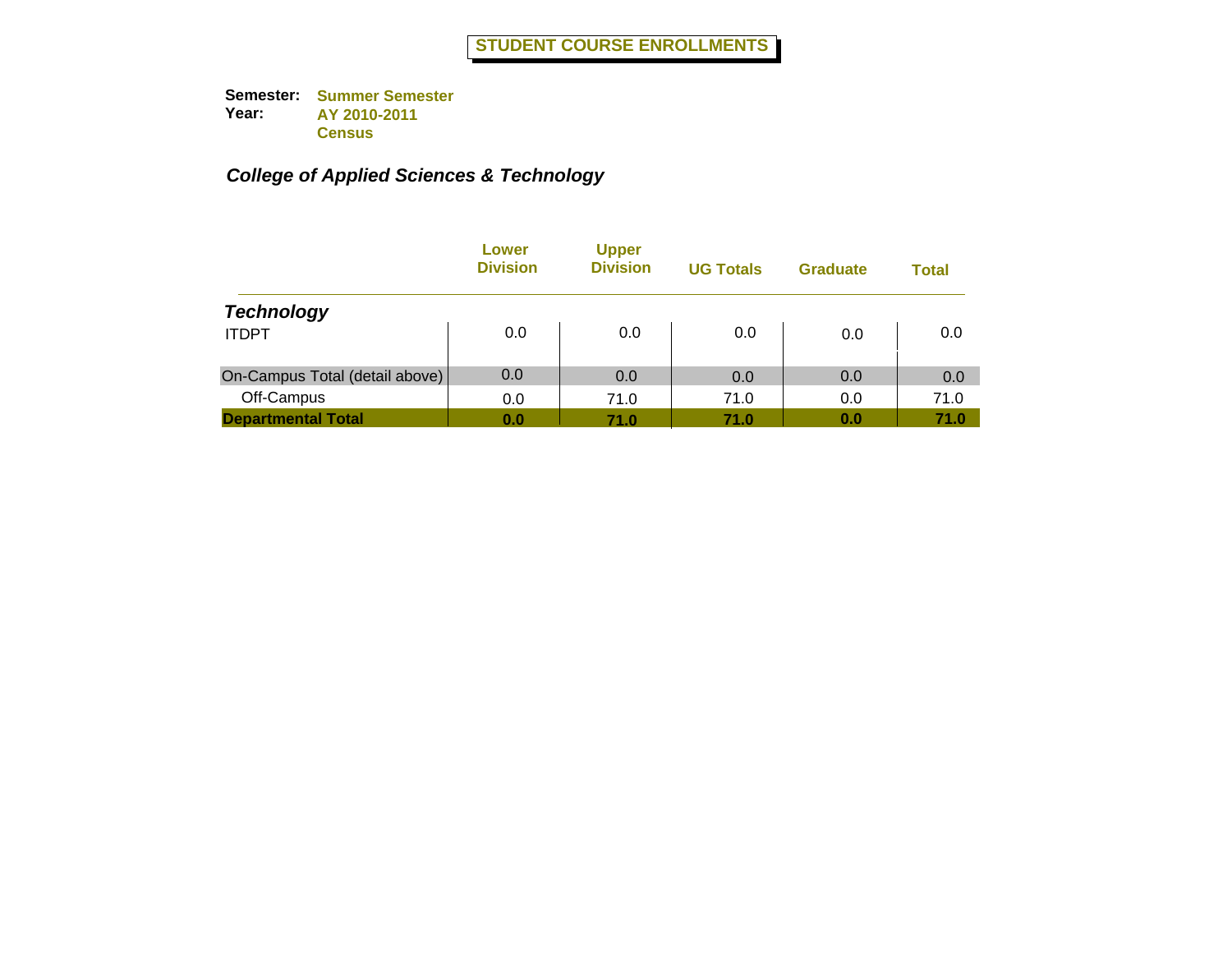|                                | Lower<br><b>Division</b> | <b>Upper</b><br><b>Division</b> | <b>UG Totals</b> | <b>Graduate</b> | Total |
|--------------------------------|--------------------------|---------------------------------|------------------|-----------------|-------|
| <b>Nursing</b>                 |                          |                                 |                  |                 |       |
| <b>NUR</b>                     | 53.0                     | 215.0                           | 268.0            | 0.0             | 268.0 |
| On-Campus Total (detail above) | 53.0                     | 215.0                           | 268.0            | 0.0             | 268.0 |
| Off-Campus                     | 0.0                      | 26.0                            | 26.0             | 454.0           | 480.0 |
| <b>Departmental Total</b>      | 53.0                     | 241.0                           | 294.0            | 454.0           | 748.0 |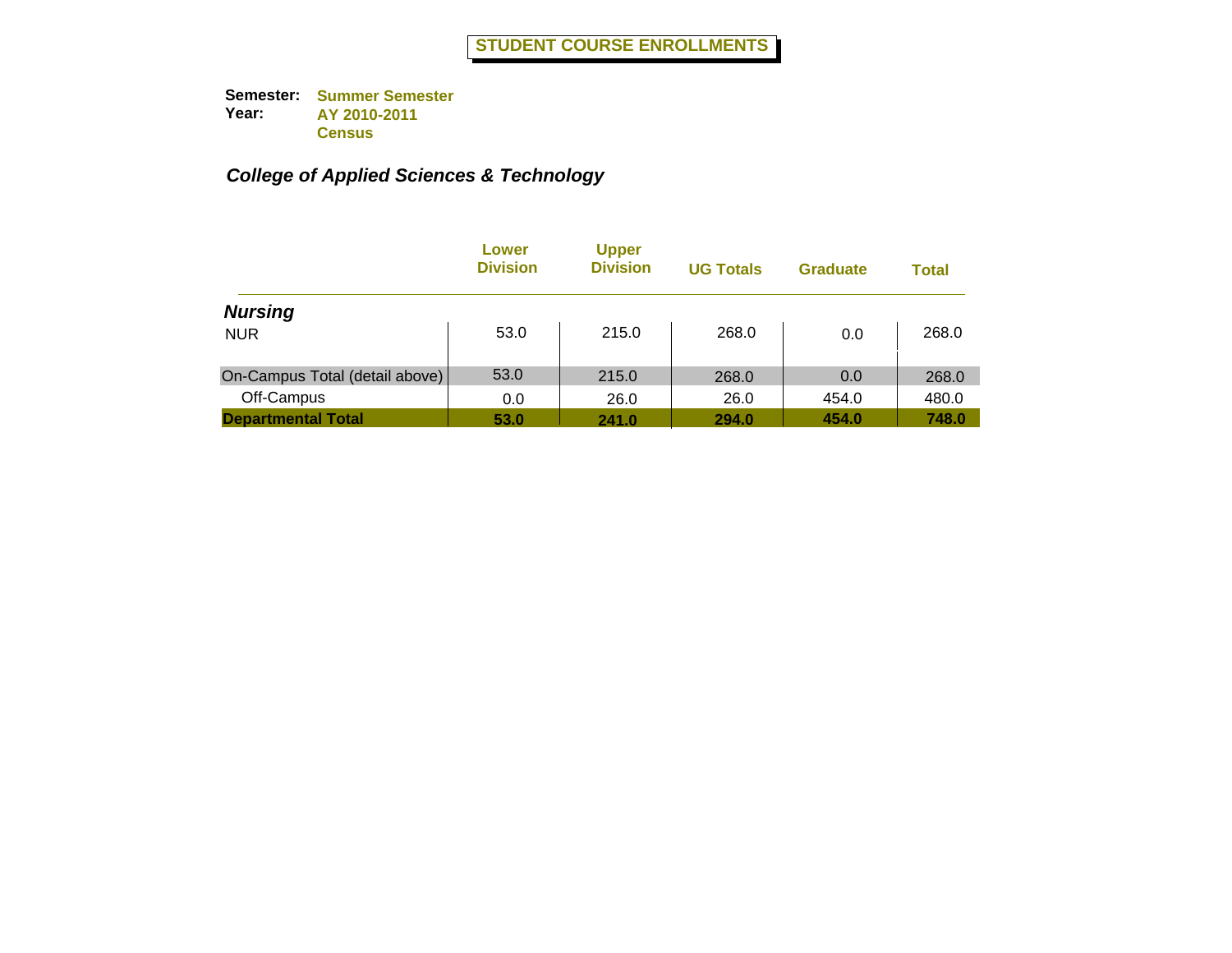|                                | Lower<br><b>Division</b> | <b>Upper</b><br><b>Division</b> | <b>UG Totals</b> | <b>Graduate</b> | <b>Total</b> |
|--------------------------------|--------------------------|---------------------------------|------------------|-----------------|--------------|
| <b>Physical Education</b>      |                          |                                 |                  |                 |              |
| <b>AQUA</b>                    | 34.0                     | 36.0                            | 70.0             | 0.0             | 70.0         |
| <b>EXSCI</b>                   | 0.0                      | 1.0                             | 1.0              | 12.0            | 13.0         |
| <b>MASTR</b>                   | 0.0                      | 0.0                             | 0.0              | 1.0             | 1.0          |
| <b>PEP</b>                     | 14.0                     | 2.0                             | 16.0             | 20.0            | 36.0         |
| <b>SPTAD</b>                   | 0.0                      | 2.0                             | 2.0              | 17.0            | 19.0         |
| On-Campus Total (detail above) | 48.0                     | 41.0                            | 89.0             | 50.0            | 139.0        |
| Off-Campus                     | 0.0                      | 59.0                            | 59.0             | 101.0           | 160.0        |
| <b>Departmental Total</b>      | 48.0                     | 100.0                           | 148.0            | 151.0           | 299.0        |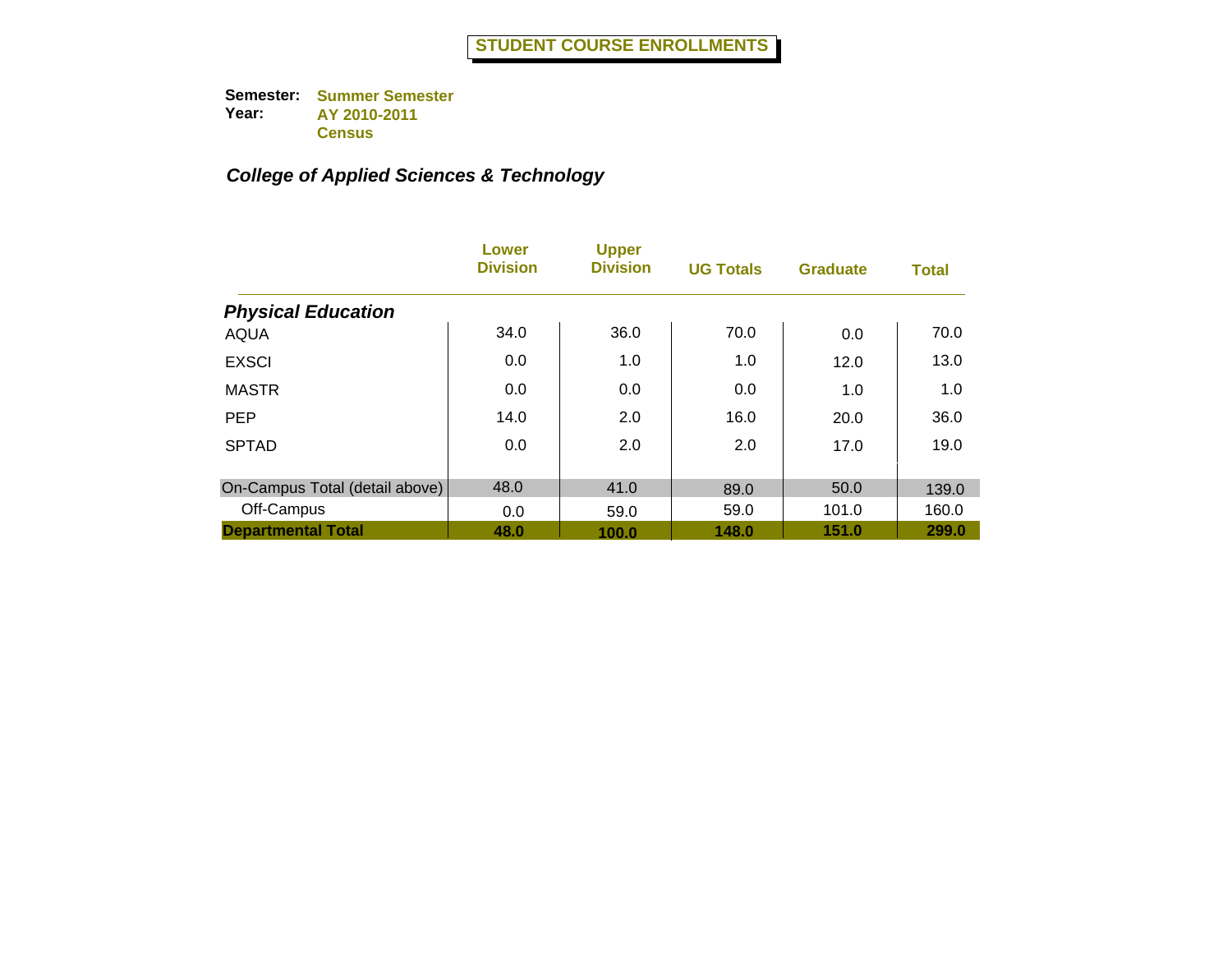|                                   | Lower<br><b>Division</b> | <b>Upper</b><br><b>Division</b> | <b>UG Totals</b> | <b>Graduate</b> | <b>Total</b> |
|-----------------------------------|--------------------------|---------------------------------|------------------|-----------------|--------------|
| <b>Wellness &amp; Gerontology</b> |                          |                                 |                  |                 |              |
| <b>GERON</b>                      | 0.0                      | 3.0                             | 3.0              | 2.0             | 5.0          |
| <b>THES</b>                       | 0.0                      | 0.0                             | 0.0              | 2.0             | 2.0          |
| <b>WELNS</b>                      | 0.0                      | 0.0                             | 0.0              | 8.0             | 8.0          |
| On-Campus Total (detail above)    | 0.0                      | 3.0                             | 3.0              | 12.0            | 15.0         |
| Off-Campus                        | 0.0                      | 0.0                             | 0.0              | 22.0            | 22.0         |
| <b>Departmental Total</b>         | 0.0                      | 3.0                             | 3.0              | 34.0            | 37.0         |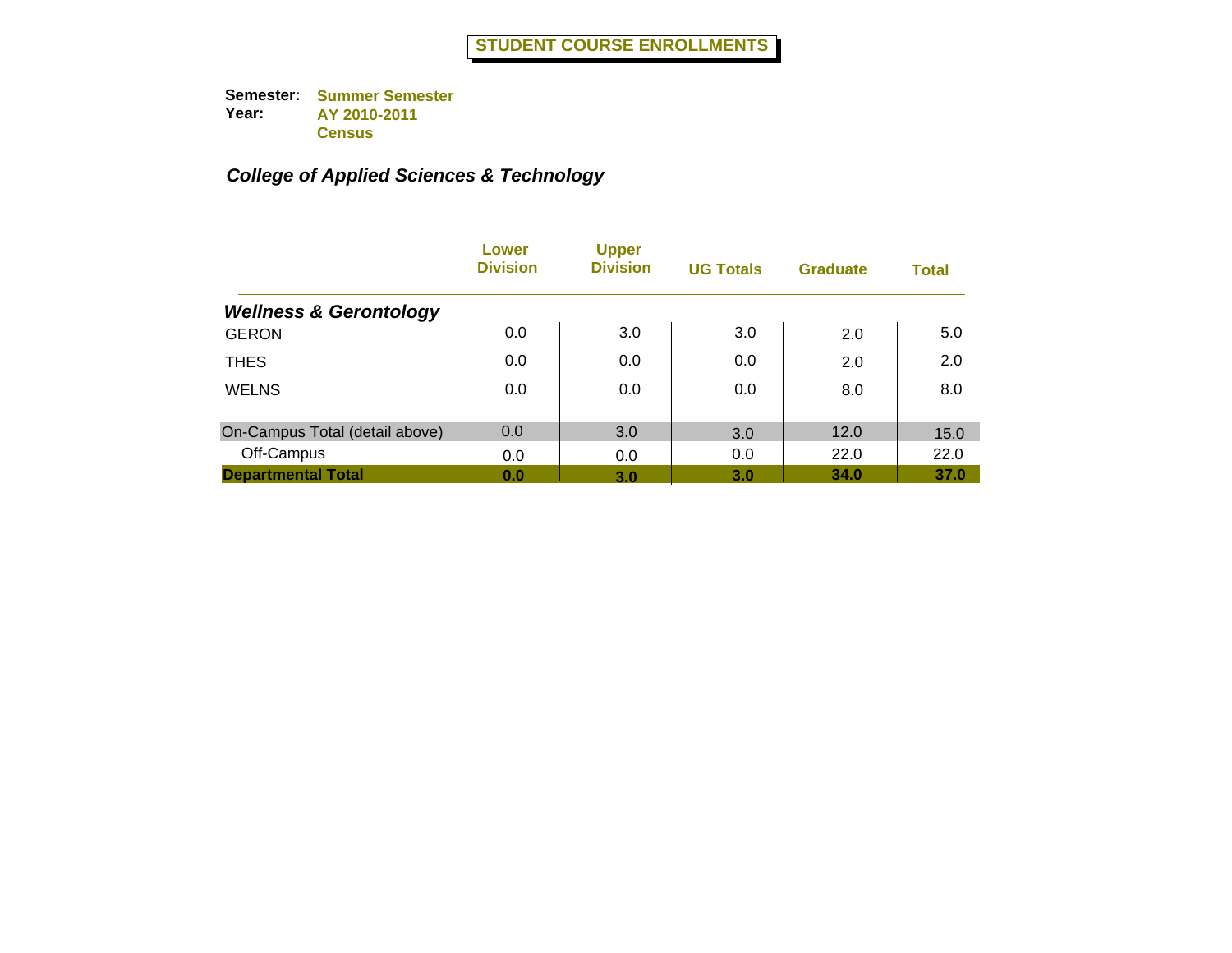## *College of Architecture & Planning*

|                                | Lower<br><b>Division</b> | <b>Upper</b><br><b>Division</b> | <b>UG Totals</b> | <b>Graduate</b> | <b>Total</b> |
|--------------------------------|--------------------------|---------------------------------|------------------|-----------------|--------------|
| <b>Architecture</b>            |                          |                                 |                  |                 |              |
| <b>ARCH</b>                    | 38.0                     | 26.0                            | 64.0             | 10.0            | 74.0         |
| CAP                            | 48.0                     | 0.0                             | 48.0             | 0.0             | 48.0         |
| <b>MASTR</b>                   | 0.0                      | 0.0                             | 0.0              | 1.0             | 1.0          |
| On-Campus Total (detail above) | 86.0                     | 26.0                            | 112.0            | 11.0            | 123.0        |
| Off-Campus                     | 0.0                      | 3.0                             | 3.0              | 0.0             | 3.0          |
| <b>Departmental Total</b>      | 86.0                     | 29.0                            | 115.0            | 11.0            | 126.0        |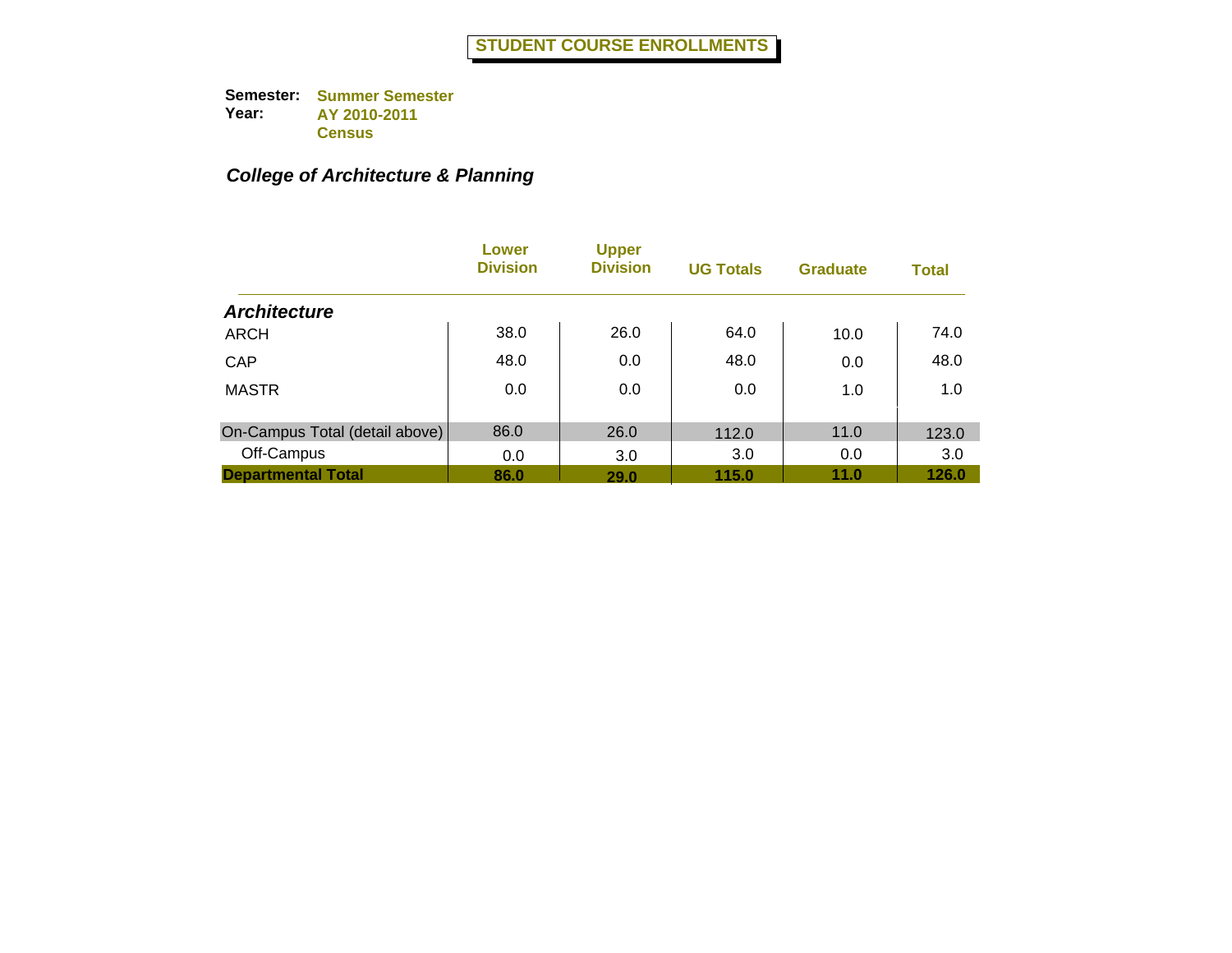# *College of Architecture & Planning*

|                                | Lower<br><b>Division</b> | <b>Upper</b><br><b>Division</b> | <b>UG Totals</b> | <b>Graduate</b> | <b>Total</b> |
|--------------------------------|--------------------------|---------------------------------|------------------|-----------------|--------------|
| <b>Landscape Architecture</b>  |                          |                                 |                  |                 |              |
| CAP                            | 16.0                     | 0.0                             | 16.0             | 0.0             | 16.0         |
| LA                             | 7.0                      | 34.0                            | 41.0             | 3.0             | 44.0         |
| On-Campus Total (detail above) | 23.0                     | 34.0                            | 57.0             | 3.0             | 60.0         |
| Off-Campus                     | 0.0                      | 0.0                             | 0.0              | 0.0             | 0.0          |
| <b>Departmental Total</b>      | 23.0                     | 34.0                            | 57.0             | 3.0             | 60.0         |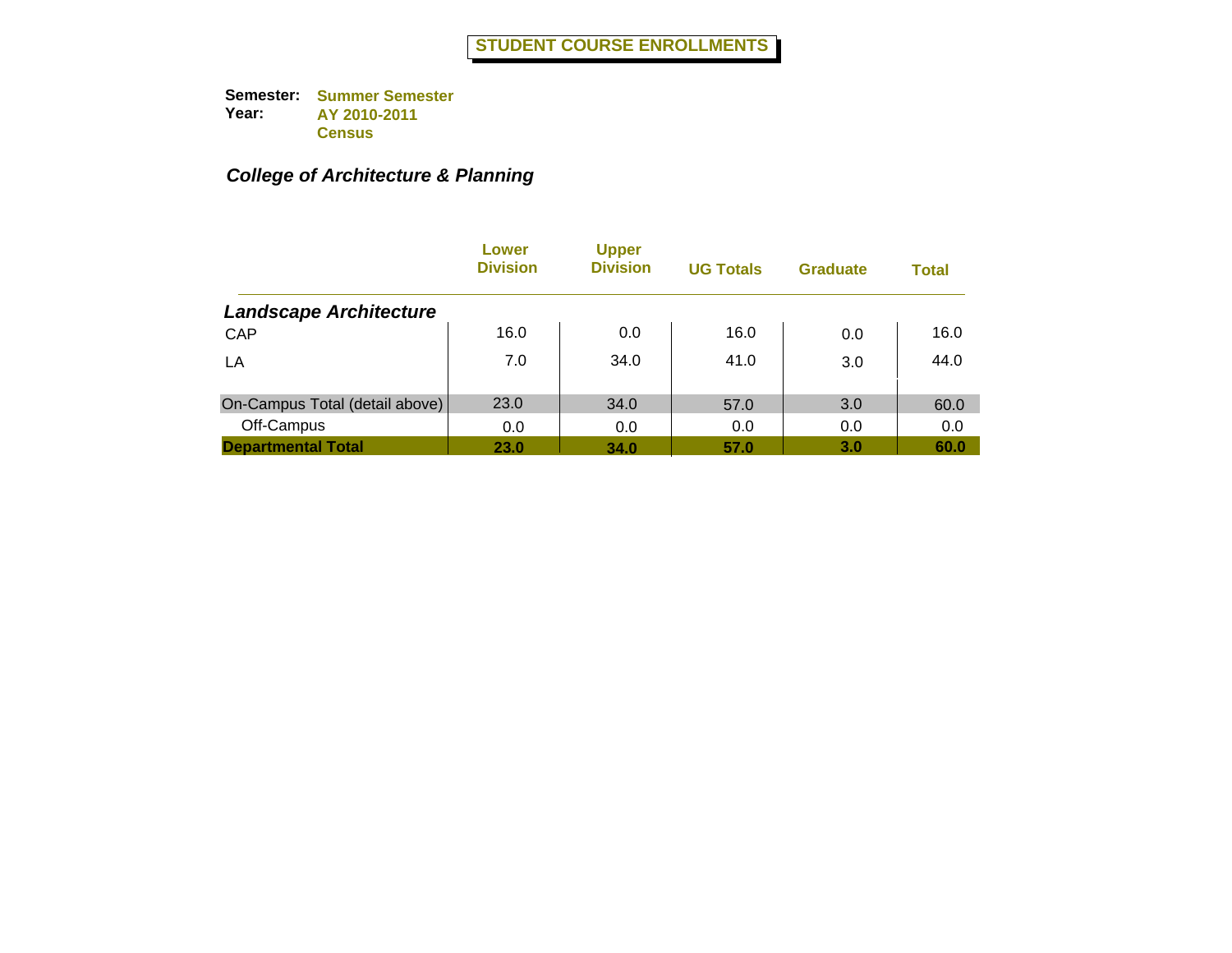## *College of Architecture & Planning*

|                                | Lower<br><b>Division</b> | <b>Upper</b><br><b>Division</b> | <b>UG Totals</b> | <b>Graduate</b> | <b>Total</b> |
|--------------------------------|--------------------------|---------------------------------|------------------|-----------------|--------------|
| <b>Urban Planning</b>          |                          |                                 |                  |                 |              |
| CAP                            | 30.0                     | 6.0                             | 36.0             | 2.0             | 38.0         |
| <b>CRPRJ</b>                   | 0.0                      | 0.0                             | 0.0              | 1.0             | 1.0          |
| <b>MASTR</b>                   | 0.0                      | 0.0                             | 0.0              | 3.0             | 3.0          |
| <b>PLAN</b>                    | 6.0                      | 19.0                            | 25.0             | 24.0            | 49.0         |
| <b>RES</b>                     | 0.0                      | 0.0                             | 0.0              | 4.0             | 4.0          |
| <b>THES</b>                    | 0.0                      | 0.0                             | 0.0              | 1.0             | 1.0          |
| On-Campus Total (detail above) | 36.0                     | 25.0                            | 61.0             | 35.0            | 96.0         |
| Off-Campus                     | 0.0                      | 0.0                             | 0.0              | 22.0            | 22.0         |
| <b>Departmental Total</b>      | 36.0                     | 25.0                            | 61.0             | 57.0            | 118.0        |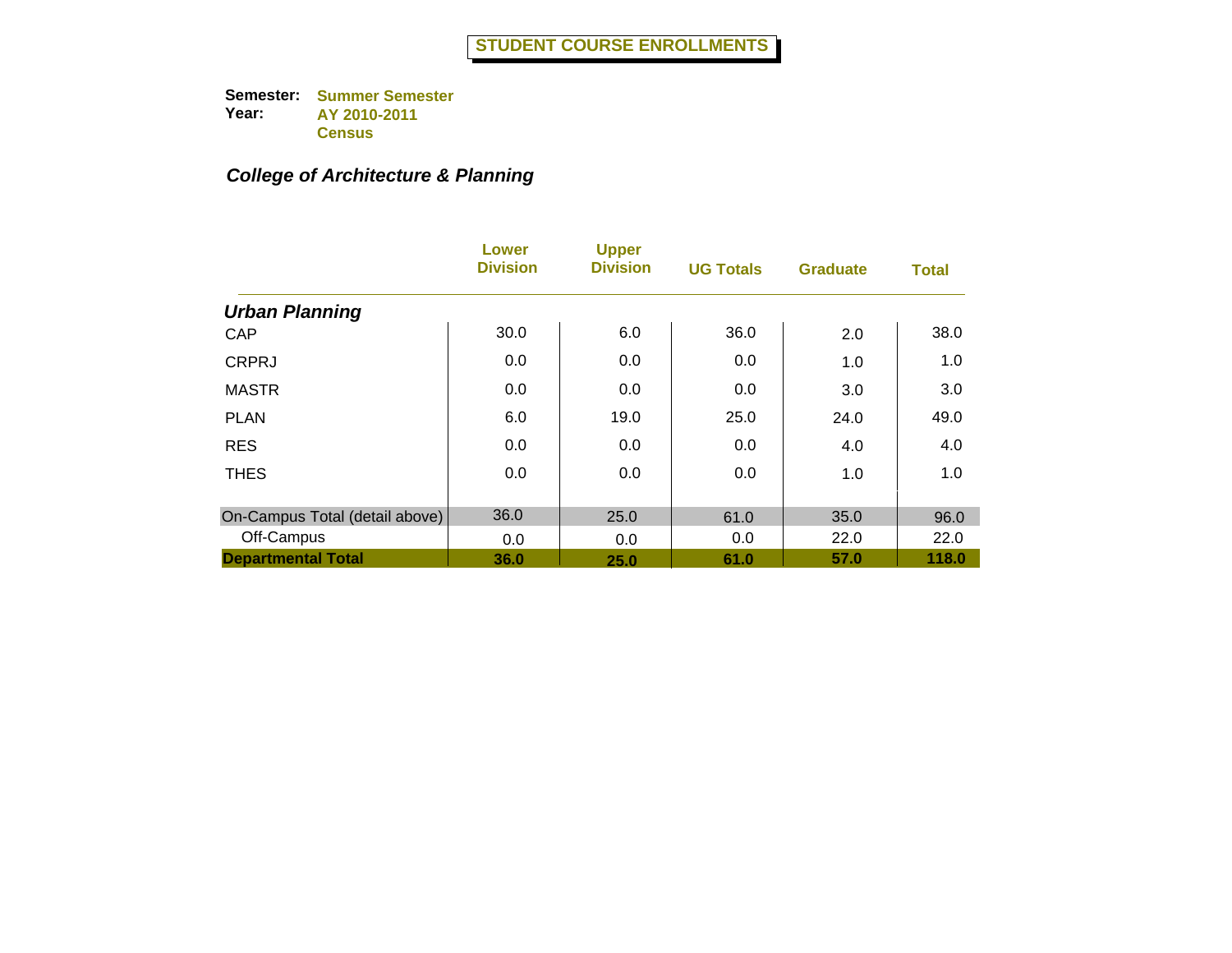|                                | Lower<br><b>Division</b> | <b>Upper</b><br><b>Division</b> | <b>UG Totals</b> | <b>Graduate</b> | <b>Total</b> |
|--------------------------------|--------------------------|---------------------------------|------------------|-----------------|--------------|
| <b>Accounting</b>              |                          |                                 |                  |                 |              |
| <b>ACC</b>                     | 0.0                      | 2.0                             | 2.0              | 0.0             | 2.0          |
| <b>MBA</b>                     | 0.0                      | 0.0                             | 0.0              | 1.0             | 1.0          |
| On-Campus Total (detail above) | 0.0                      | 2.0                             | 2.0              | 1.0             | 3.0          |
| Off-Campus                     | 0.0                      | 1.0                             | 1.0              | 12.0            | 13.0         |
| <b>Departmental Total</b>      | 0.0                      | 3.0                             | 3.0              | 13.0            | 16.0         |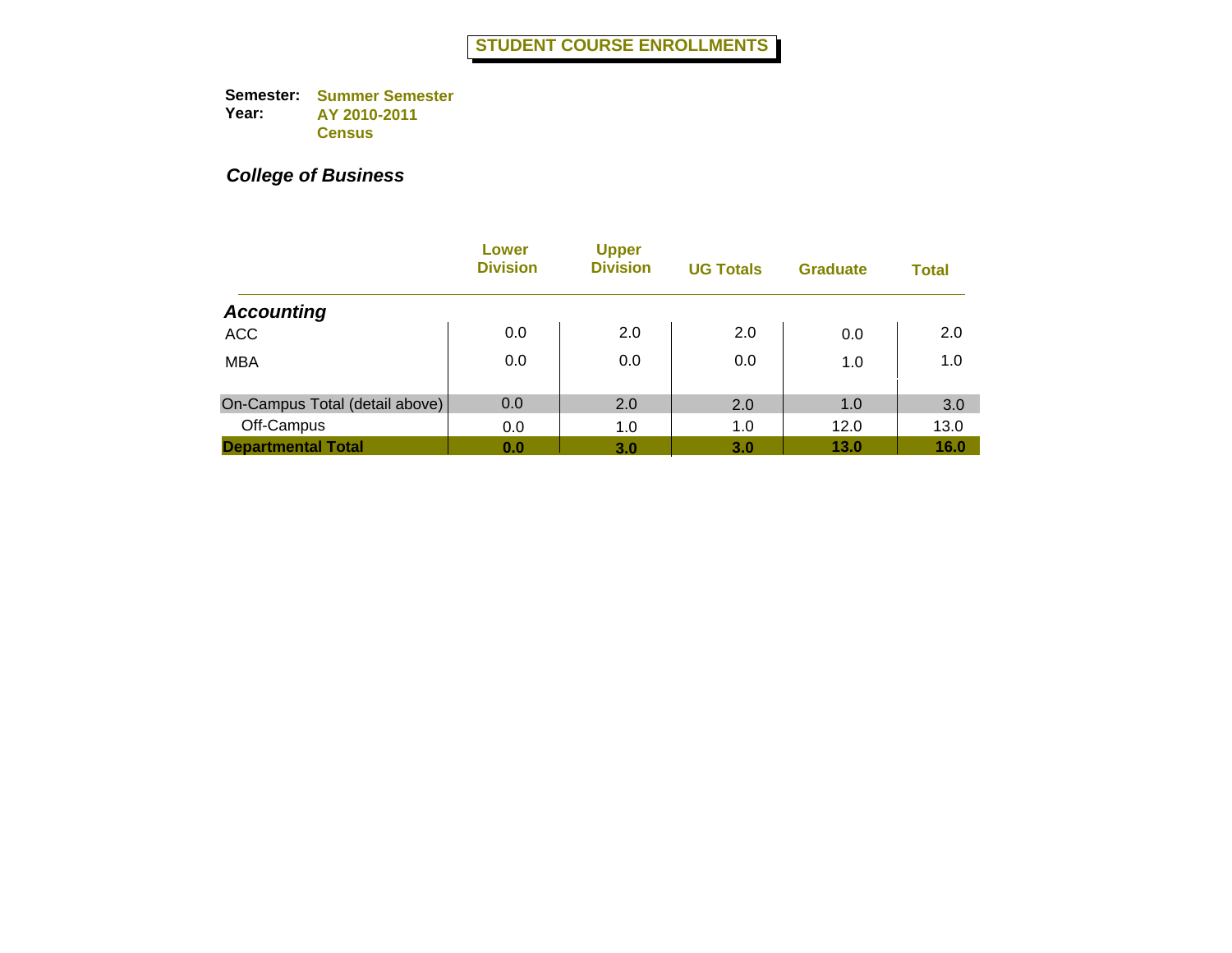|                                | Lower<br><b>Division</b> | <b>Upper</b><br><b>Division</b> | <b>UG Totals</b> | <b>Graduate</b> | <b>Total</b> |
|--------------------------------|--------------------------|---------------------------------|------------------|-----------------|--------------|
| <b>Economics</b>               |                          |                                 |                  |                 |              |
| <b>MBA</b>                     | 0.0                      | 0.0                             | 0.0              | 13.0            | 13.0         |
| On-Campus Total (detail above) | 0.0                      | 0.0                             | 0.0              | 13.0            | 13.0         |
| Off-Campus                     | 0.0                      | 0.0                             | 0.0              | 65.0            | 65.0         |
| <b>Departmental Total</b>      | 0.0                      | 0.0                             | 0.0              | 78.0            | 78.0         |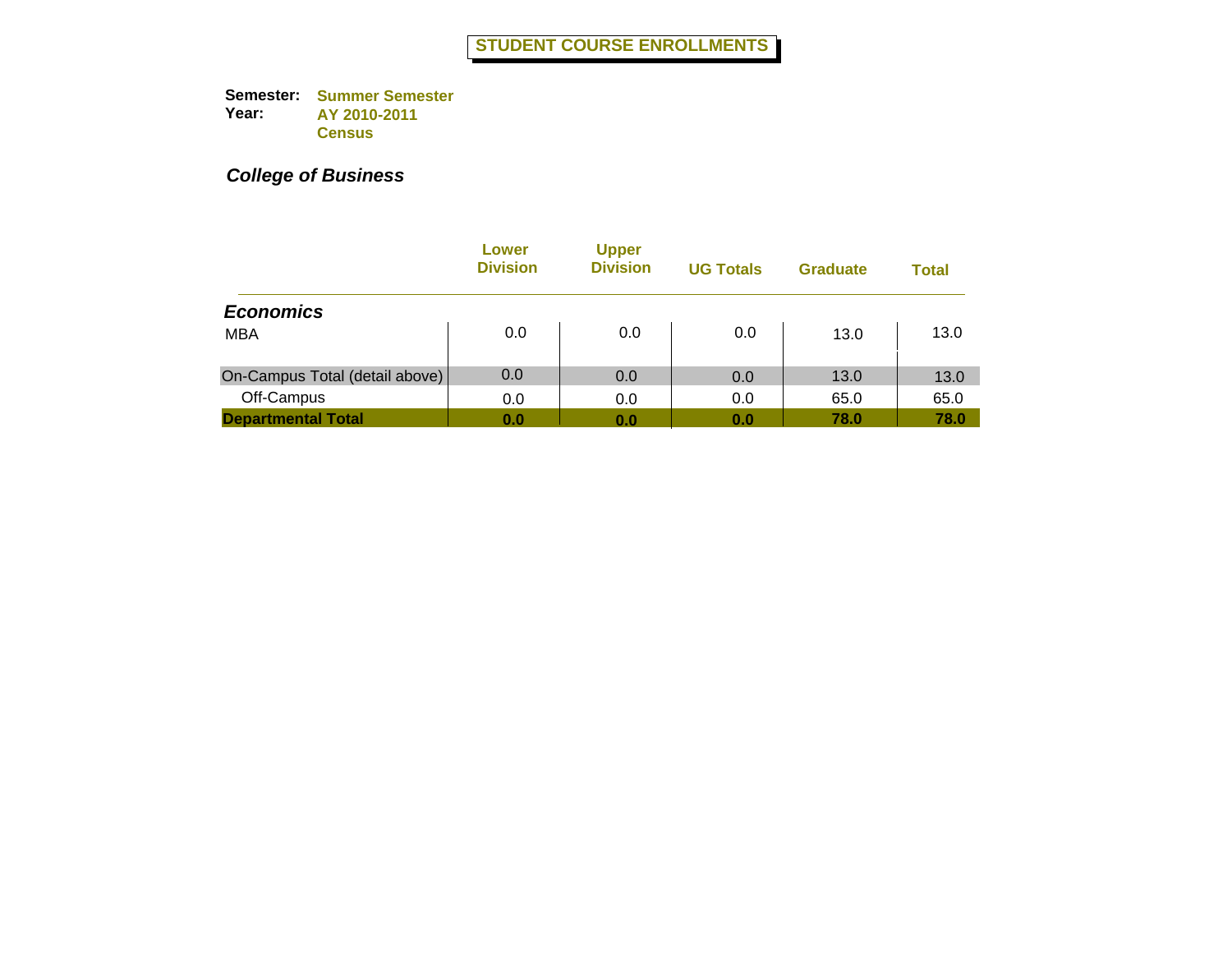|                                | Lower<br><b>Division</b> | <b>Upper</b><br><b>Division</b> | <b>UG Totals</b> | <b>Graduate</b> | <b>Total</b> |
|--------------------------------|--------------------------|---------------------------------|------------------|-----------------|--------------|
| <b>Finance</b>                 |                          |                                 |                  |                 |              |
| <b>FIN</b>                     | 0.0                      | 3.0                             | 3.0              | 11.0            | 14.0         |
| ID                             | 0.0                      | 3.0                             | 3.0              | 0.0             | 3.0          |
| RMI                            | 0.0                      | 1.0                             | 1.0              | 0.0             | 1.0          |
| On-Campus Total (detail above) | 0.0                      | 7.0                             | 7.0              | 11.0            | 18.0         |
| Off-Campus                     | 0.0                      | 4.0                             | 4.0              | 19.0            | 23.0         |
| <b>Departmental Total</b>      | 0.0                      | 11.0                            | 11.0             | 30.0            | 41.0         |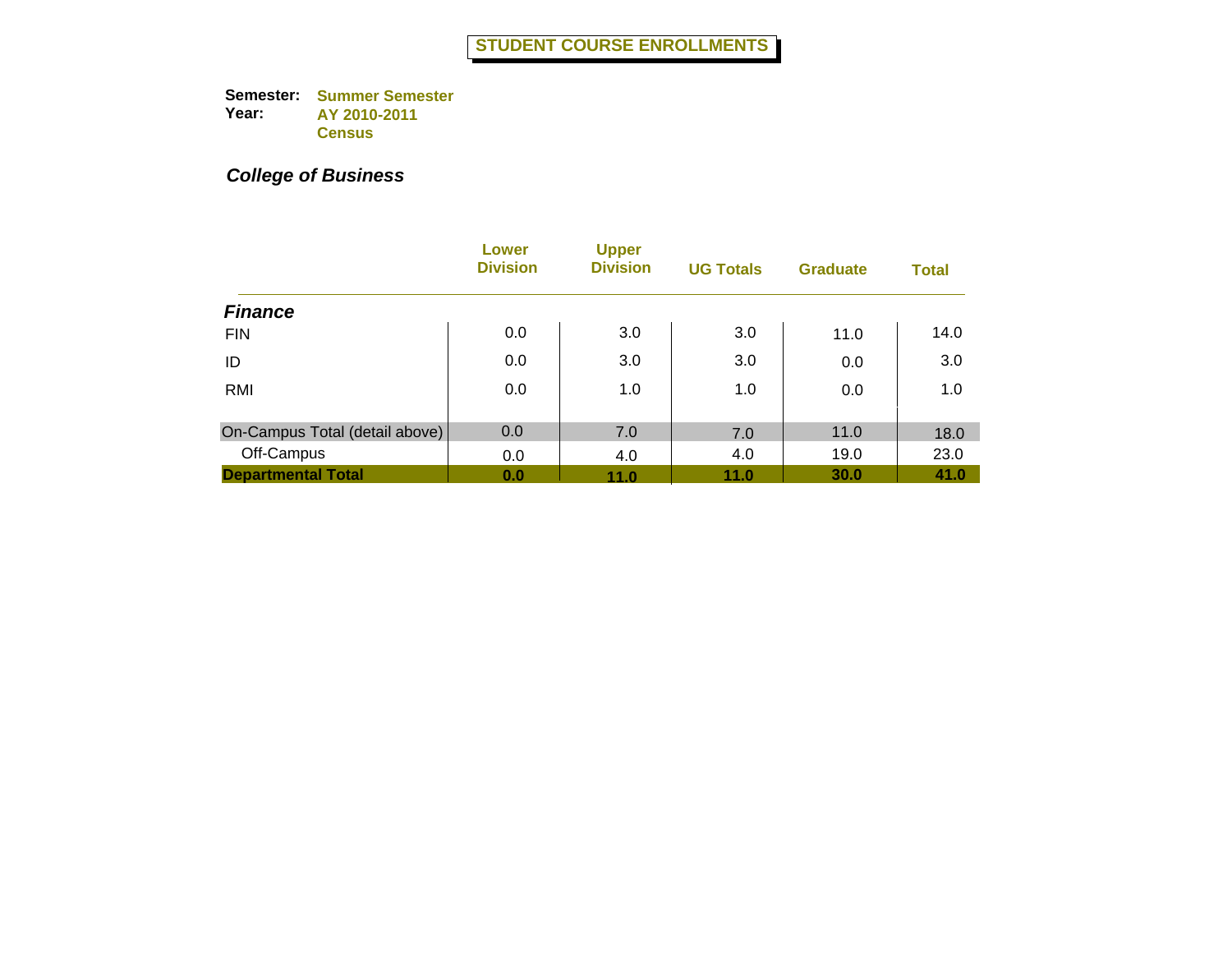|                                     | Lower<br><b>Division</b> | <b>Upper</b><br><b>Division</b> | <b>UG Totals</b> | <b>Graduate</b> | <b>Total</b> |
|-------------------------------------|--------------------------|---------------------------------|------------------|-----------------|--------------|
| <b>Info Systems &amp; Oper Mgmt</b> |                          |                                 |                  |                 |              |
| <b>ISOM</b>                         | 0.0                      | 2.0                             | 2.0              | 6.0             | 8.0          |
| <b>MBA</b>                          | 0.0                      | 0.0                             | 0.0              | 8.0             | 8.0          |
| On-Campus Total (detail above)      | 0.0                      | 2.0                             | 2.0              | 14.0            | 16.0         |
| Off-Campus                          | 0.0                      | 2.0                             | 2.0              | 66.0            | 68.0         |
| <b>Departmental Total</b>           | 0.0                      | 4.0                             | 4.0              | 80.0            | 84.0         |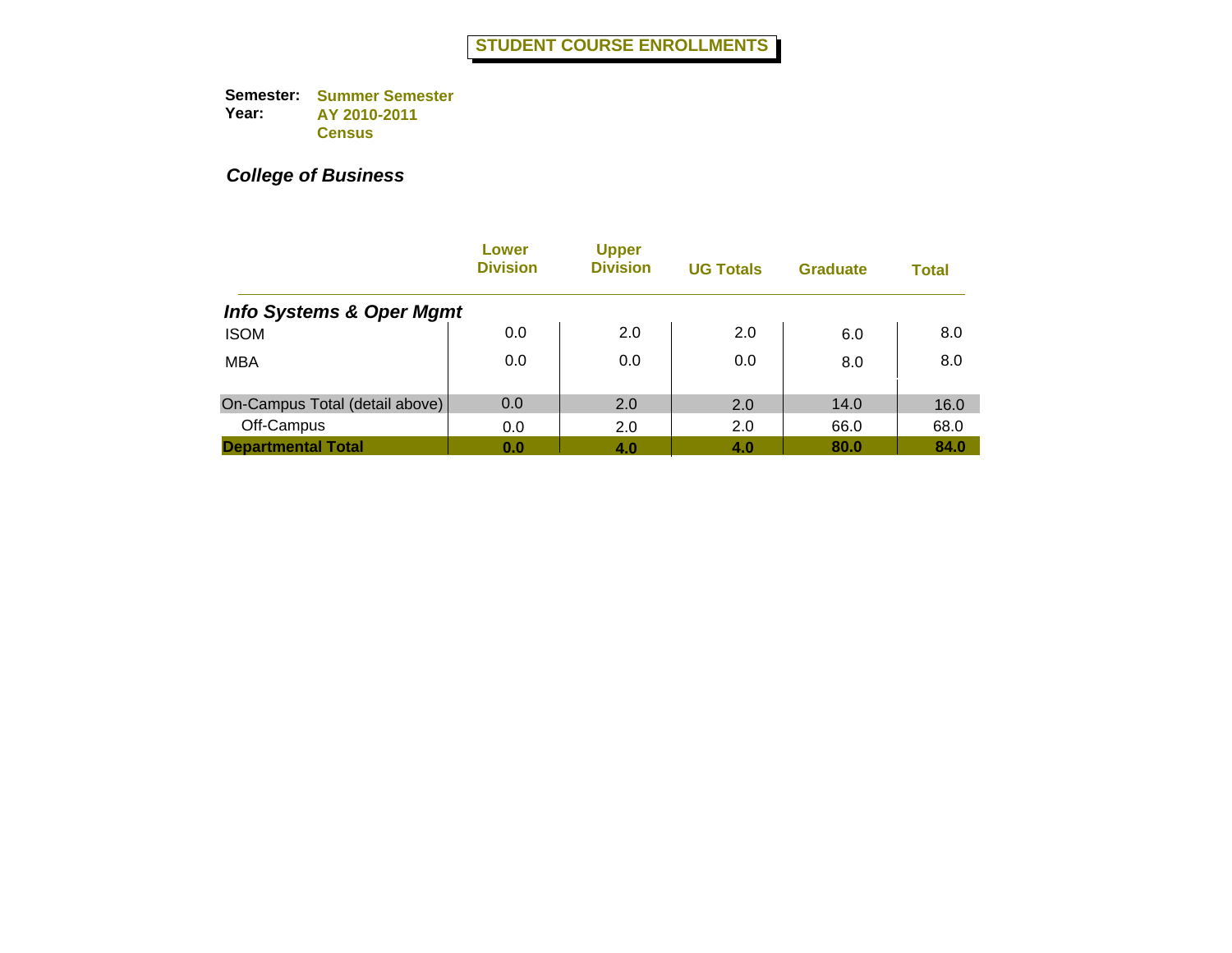|                                   | Lower<br><b>Division</b> | <b>Upper</b><br><b>Division</b> | <b>UG Totals</b> | <b>Graduate</b> | <b>Total</b> |
|-----------------------------------|--------------------------|---------------------------------|------------------|-----------------|--------------|
| <b>Marketing &amp; Management</b> |                          |                                 |                  |                 |              |
| <b>MBA</b>                        | 0.0                      | 0.0                             | 0.0              | 15.0            | 15.0         |
| MGT                               | 0.0                      | 2.0                             | 2.0              | 4.0             | 6.0          |
| <b>MKG</b>                        | 0.0                      | 3.0                             | 3.0              | 9.0             | 12.0         |
| On-Campus Total (detail above)    | 0.0                      | 5.0                             | 5.0              | 28.0            | 33.0         |
| Off-Campus                        | 0.0                      | 41.0                            | 41.0             | 96.0            | 137.0        |
| <b>Departmental Total</b>         | 0.0                      | 46.0                            | 46.0             | 124.0           | 170.0        |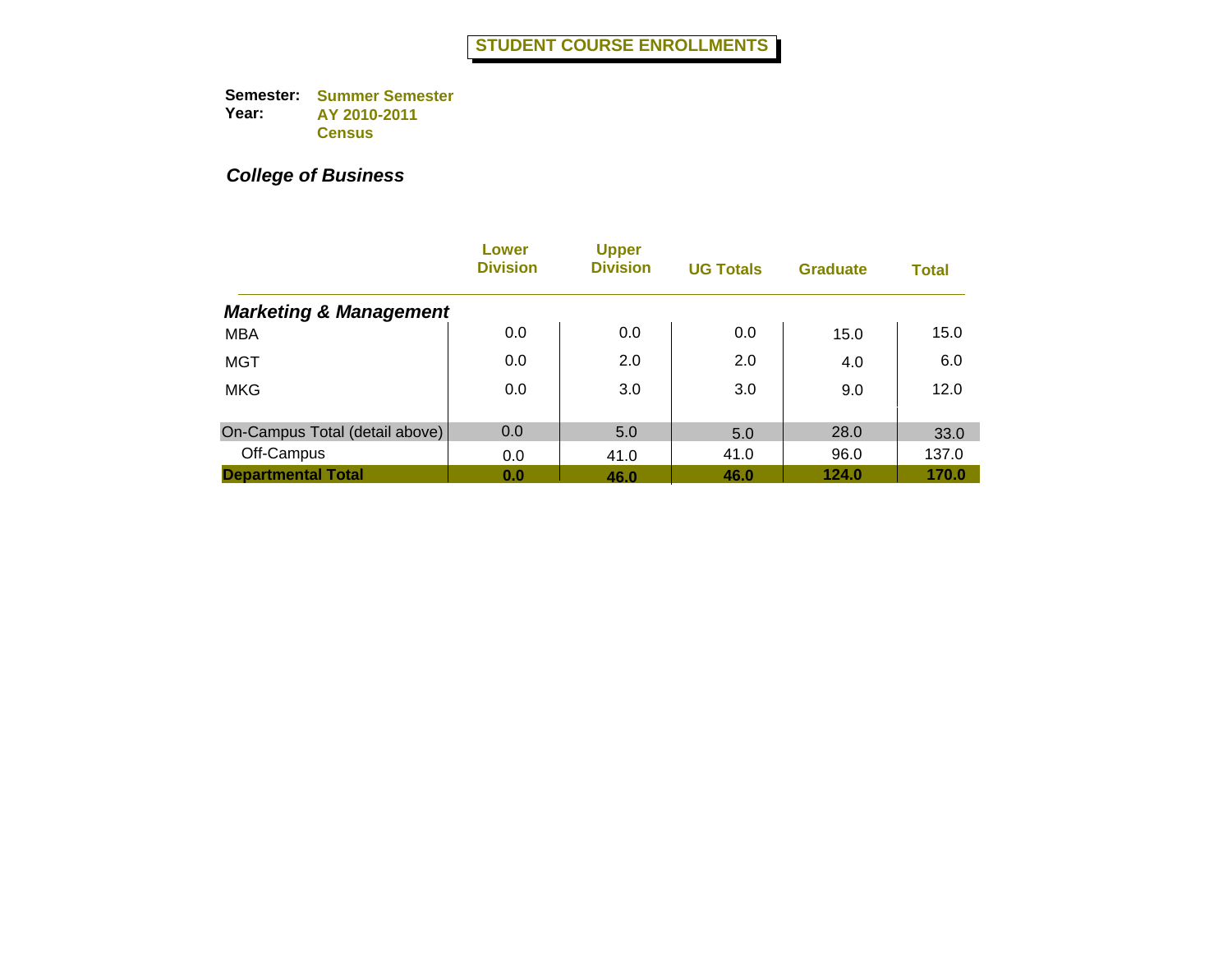|                                           | Lower<br><b>Division</b> | <b>Upper</b><br><b>Division</b> | <b>UG Totals</b> | <b>Graduate</b> | Total |
|-------------------------------------------|--------------------------|---------------------------------|------------------|-----------------|-------|
| <b>Center for Info &amp; Comm Science</b> |                          |                                 |                  |                 |       |
| <b>ICS</b>                                | 0.0                      | 0.0                             | 0.0              | 94.0            | 94.0  |
| On-Campus Total (detail above)            | 0.0                      | 0.0                             | 0.0              | 94.0            | 94.0  |
| Off-Campus                                | 0.0                      | 0.0                             | 0.0              | 41.0            | 41.0  |
| <b>Departmental Total</b>                 | 0.0                      | 0.0                             | 0.0              | 135.0           | 135.0 |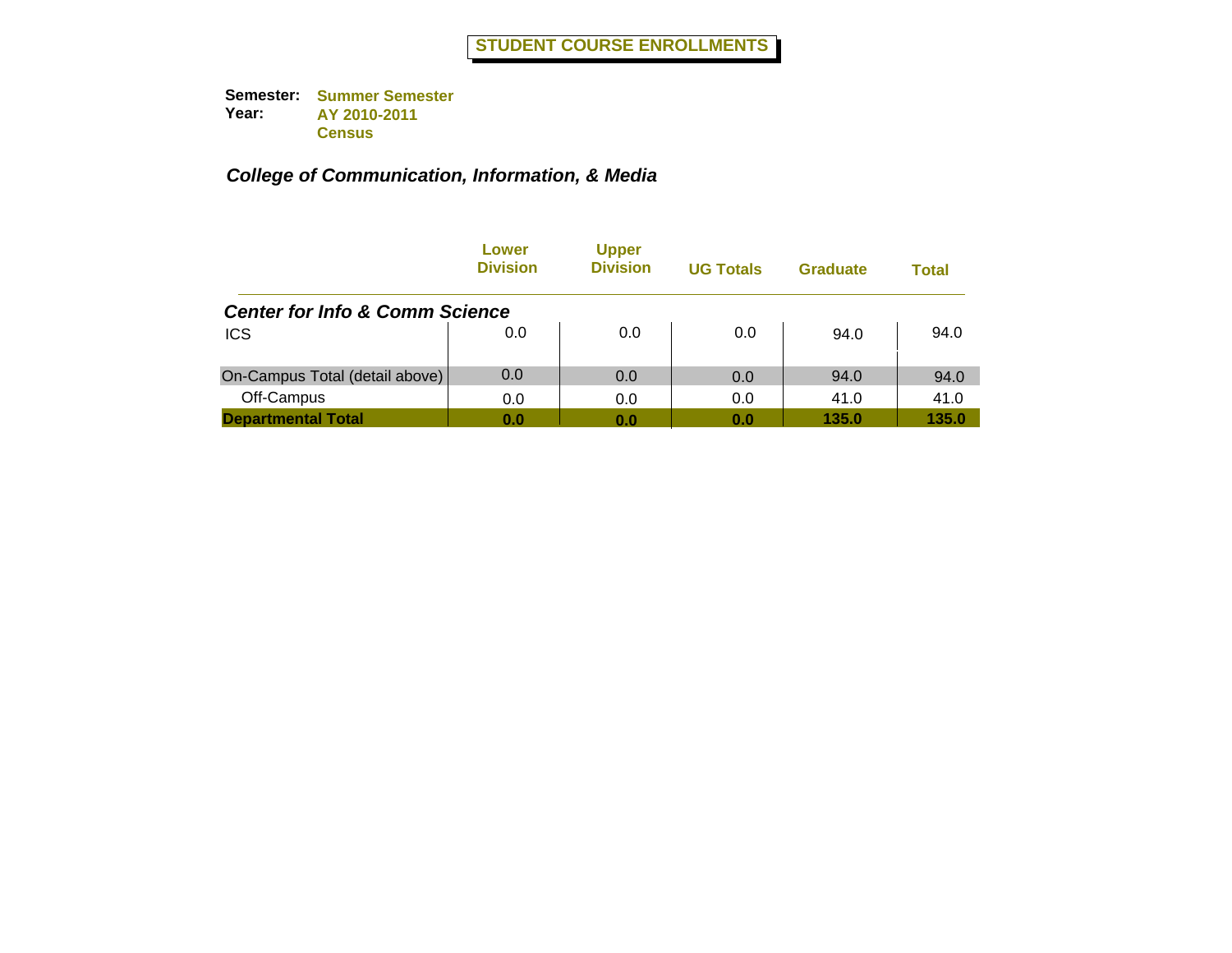|                                | Lower<br><b>Division</b> | <b>Upper</b><br><b>Division</b> | <b>UG Totals</b> | <b>Graduate</b> | <b>Total</b> |
|--------------------------------|--------------------------|---------------------------------|------------------|-----------------|--------------|
| <b>Journalism</b>              |                          |                                 |                  |                 |              |
| <b>CRPRJ</b>                   | 0.0                      | 0.0                             | 0.0              | 1.0             | 1.0          |
| <b>JOURN</b>                   | 0.0                      | 2.0                             | 2.0              | 3.0             | 5.0          |
| <b>NEWS</b>                    | 0.0                      | 10.0                            | 10.0             | 0.0             | 10.0         |
| <b>RES</b>                     | 0.0                      | 0.0                             | 0.0              | 2.0             | 2.0          |
| On-Campus Total (detail above) | 0.0                      | 12.0                            | 12.0             | 6.0             | 18.0         |
| Off-Campus                     | 20.0                     | 111.0                           | 131.0            | 26.0            | 157.0        |
| <b>Departmental Total</b>      | 20.0                     | 123.0                           | 143.0            | 32.0            | 175.0        |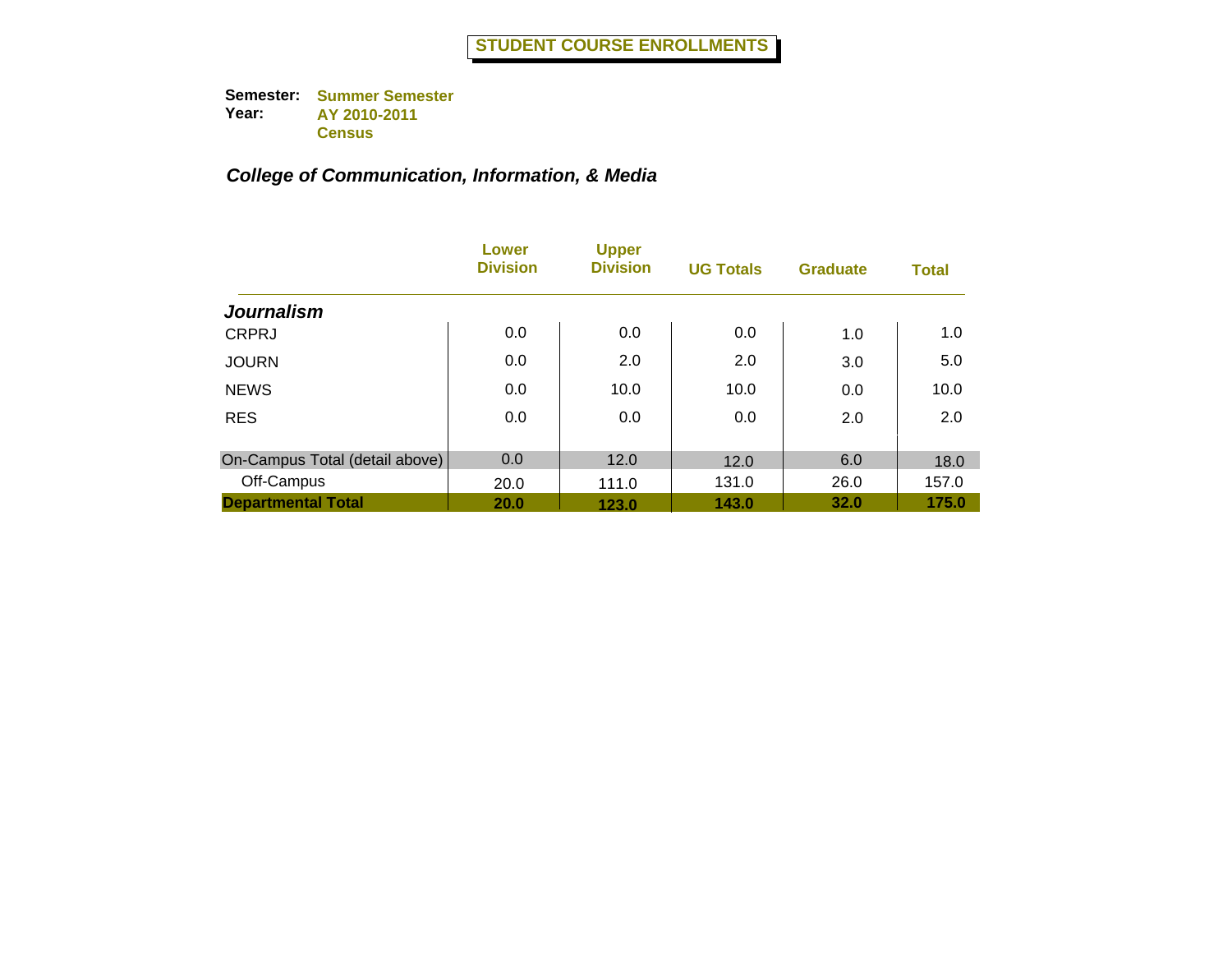|                                | Lower<br><b>Division</b> | <b>Upper</b><br><b>Division</b> | <b>UG Totals</b> | <b>Graduate</b> | Total |
|--------------------------------|--------------------------|---------------------------------|------------------|-----------------|-------|
| <b>Communication Studies</b>   |                          |                                 |                  |                 |       |
| <b>COMM</b>                    | 0.0                      | 3.0                             | 3.0              | 5.0             | 8.0   |
| On-Campus Total (detail above) | 0.0                      | 3.0                             | 3.0              | 5.0             | 8.0   |
| Off-Campus                     | 0.0                      | 26.0                            | 26.0             | 2.0             | 28.0  |
| <b>Departmental Total</b>      | 0.0                      | 29.0                            | 29.0             | 7.0             | 36.0  |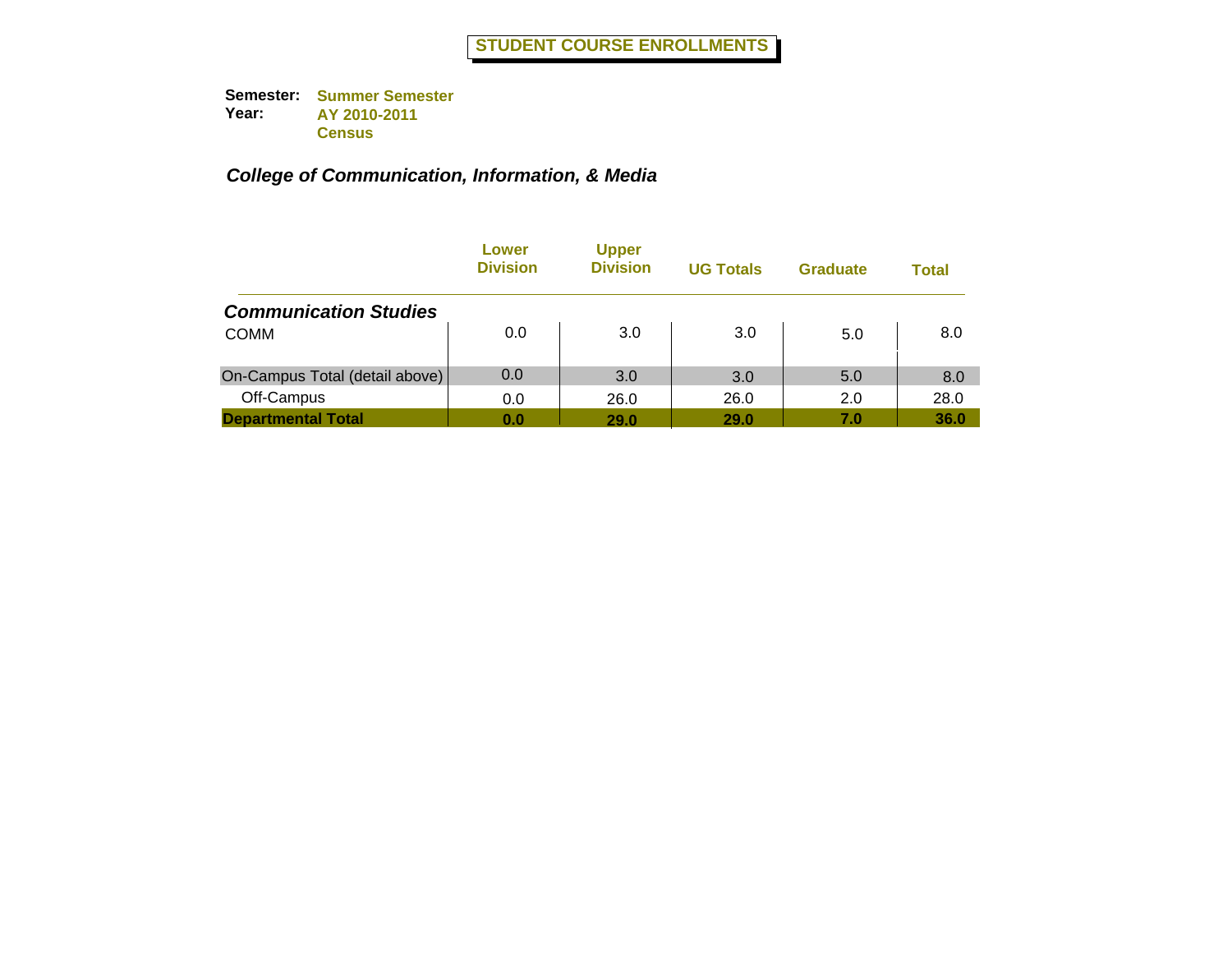|                                | Lower<br><b>Division</b> | <b>Upper</b><br><b>Division</b> | <b>UG Totals</b> | <b>Graduate</b> | <b>Total</b> |
|--------------------------------|--------------------------|---------------------------------|------------------|-----------------|--------------|
| <b>Telecommunications</b>      |                          |                                 |                  |                 |              |
| <b>ICOM</b>                    | 4.0                      | 0.0                             | 4.0              | 0.0             | 4.0          |
| <b>TCOM</b>                    | 0.0                      | 15.0                            | 15.0             | 3.0             | 18.0         |
| <b>THES</b>                    | 0.0                      | 0.0                             | 0.0              | 1.0             | 1.0          |
| On-Campus Total (detail above) | 4.0                      | 15.0                            | 19.0             | 4.0             | 23.0         |
| Off-Campus                     | 0.0                      | 62.0                            | 62.0             | 0.0             | 62.0         |
| <b>Departmental Total</b>      | 4.0                      | 77.0                            | 81.0             | 4.0             | 85.0         |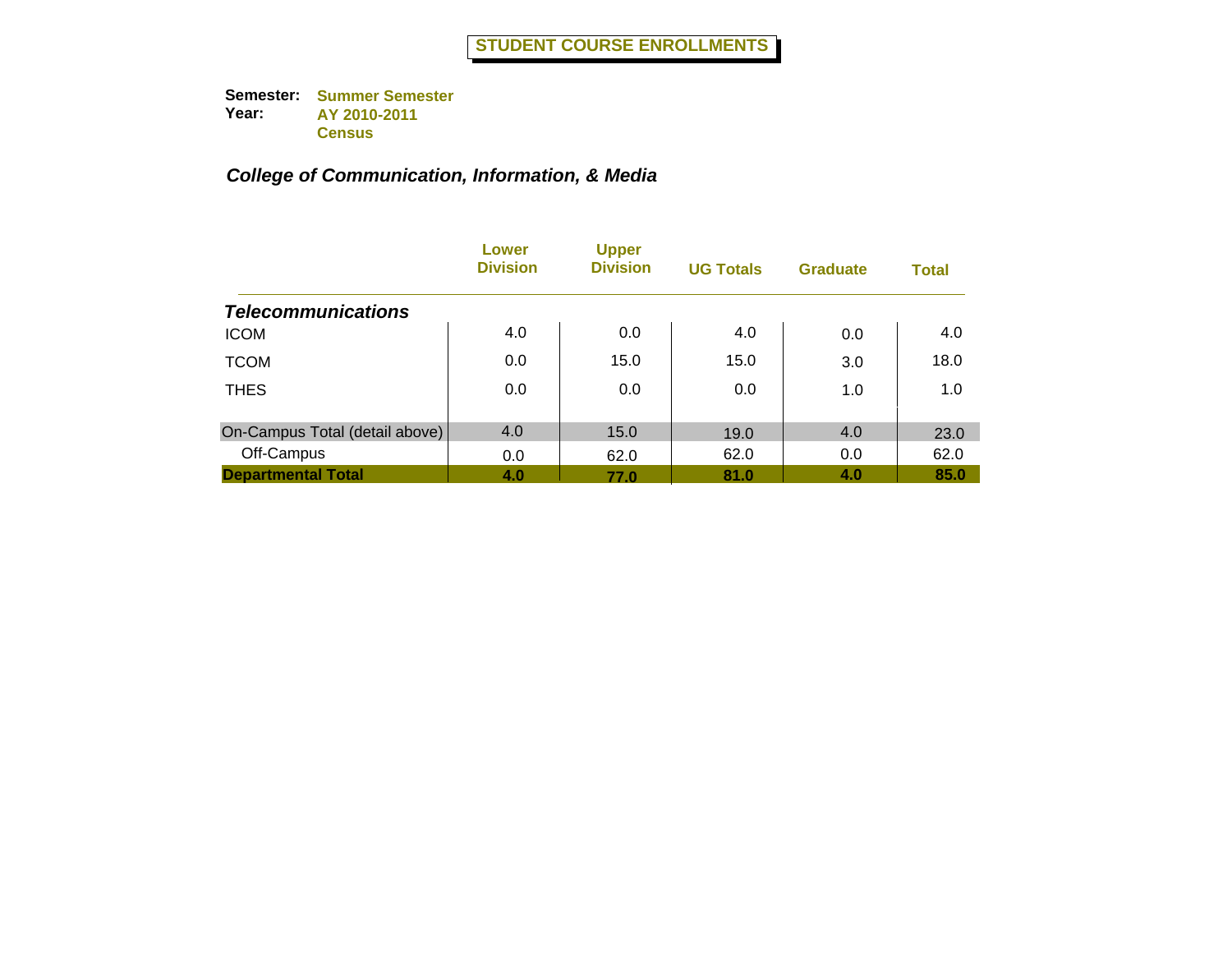## *College of Fine Arts*

|                                | <b>Lower</b><br><b>Division</b> | <b>Upper</b><br><b>Division</b> | <b>UG Totals</b> | <b>Graduate</b> | <b>Total</b> |
|--------------------------------|---------------------------------|---------------------------------|------------------|-----------------|--------------|
| <b>Art</b>                     |                                 |                                 |                  |                 |              |
| <b>ART</b>                     | 14.0                            | 1.0                             | 15.0             | 0.0             | 15.0         |
| <b>CRPRJ</b>                   | 0.0                             | 0.0                             | 0.0              | 6.0             | 6.0          |
| <b>MASTR</b>                   | 0.0                             | 0.0                             | 0.0              | 1.0             | 1.0          |
| On-Campus Total (detail above) | 14.0                            | 1.0                             | 15.0             | 7.0             | 22.0         |
| Off-Campus                     | 11.0                            | 3.0                             | 14.0             | 0.0             | 14.0         |
| <b>Departmental Total</b>      | 25.0                            | 4.0                             | <b>29.0</b>      | 7.0             | 36.0         |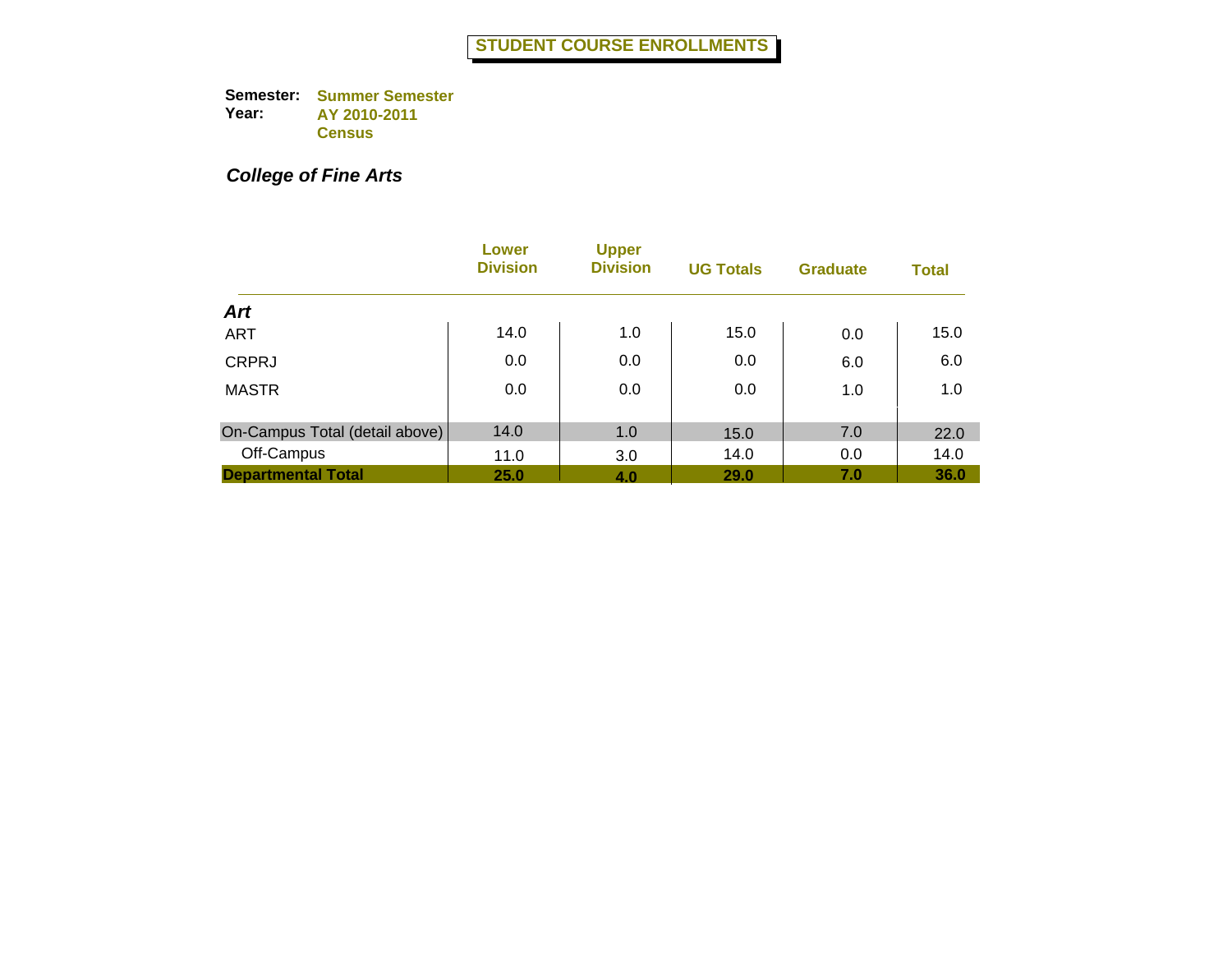## *College of Fine Arts*

|                                | Lower<br><b>Division</b> | <b>Upper</b><br><b>Division</b> | <b>UG Totals</b> | <b>Graduate</b> | <b>Total</b> |
|--------------------------------|--------------------------|---------------------------------|------------------|-----------------|--------------|
| <b>Music</b>                   |                          |                                 |                  |                 |              |
| <b>DOC</b>                     | 0.0                      | 0.0                             | 0.0              | 2.0             | 2.0          |
| <b>MASTR</b>                   | 0.0                      | 0.0                             | 0.0              | 2.0             | 2.0          |
| <b>MUHIS</b>                   | 0.0                      | 0.0                             | 0.0              | 12.0            | 12.0         |
| On-Campus Total (detail above) | 0.0                      | 0.0                             | 0.0              | 16.0            | 16.0         |
| Off-Campus                     | 0.0                      | 2.0                             | 2.0              | 26.0            | 28.0         |
| <b>Departmental Total</b>      | 0.0                      | 2.0                             | 2.0              | 42.0            | 44.0         |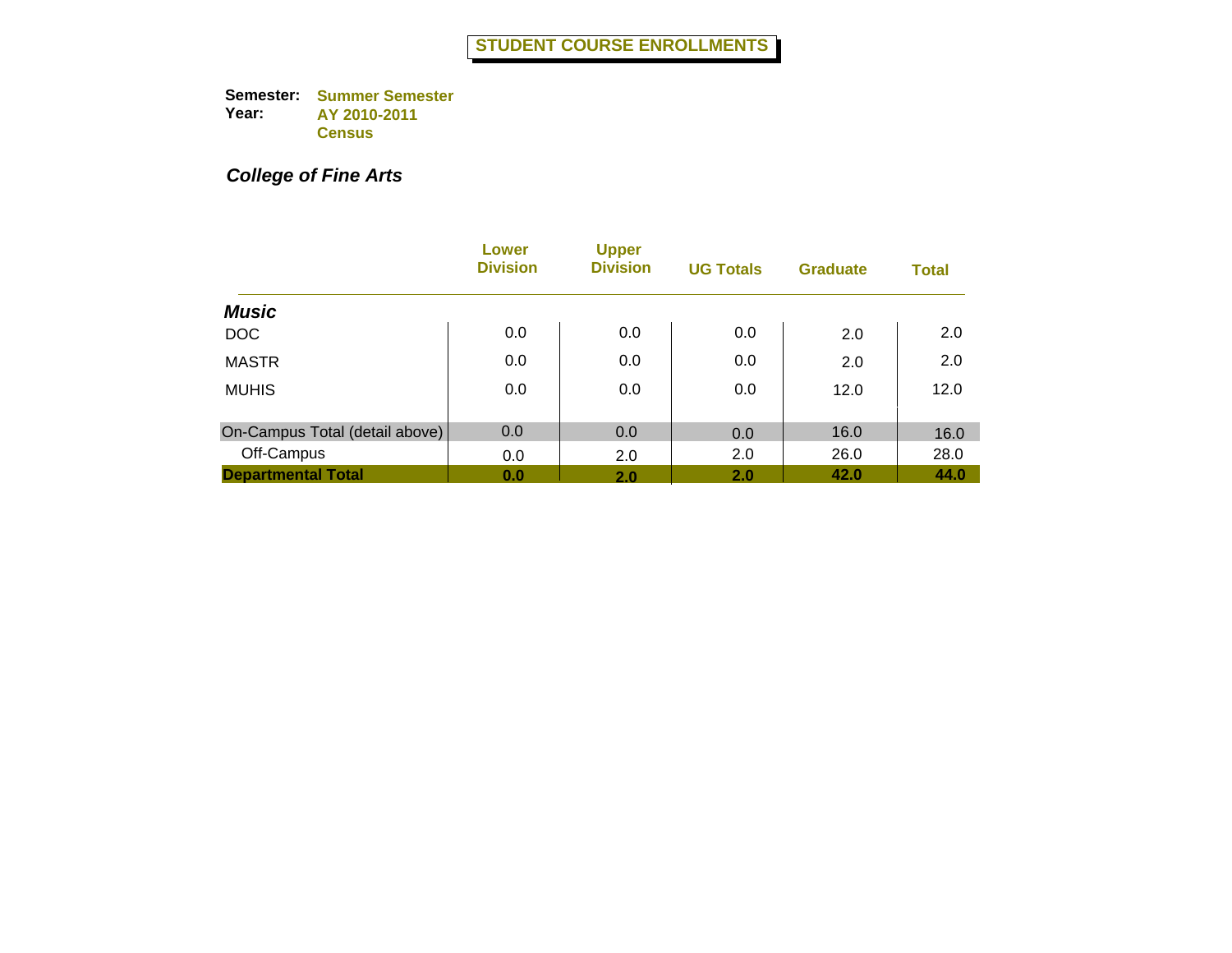*College of Fine Arts*

|                                | Lower<br><b>Division</b> | <b>Upper</b><br><b>Division</b> | <b>UG Totals</b> | <b>Graduate</b> | Total |
|--------------------------------|--------------------------|---------------------------------|------------------|-----------------|-------|
| <b>Theatre &amp; Dance</b>     |                          |                                 |                  |                 |       |
| <b>THEAT</b>                   | 0.0                      | 2.0                             | 2.0              | 0.0             | 2.0   |
| On-Campus Total (detail above) | 0.0                      | 2.0                             | 2.0              | 0.0             | 2.0   |
| Off-Campus                     | 2.0                      | 1.0                             | 3.0              | 0.0             | 3.0   |
| <b>Departmental Total</b>      | 2.0                      | 3.0                             | 5.0              | 0.0             | 5.0   |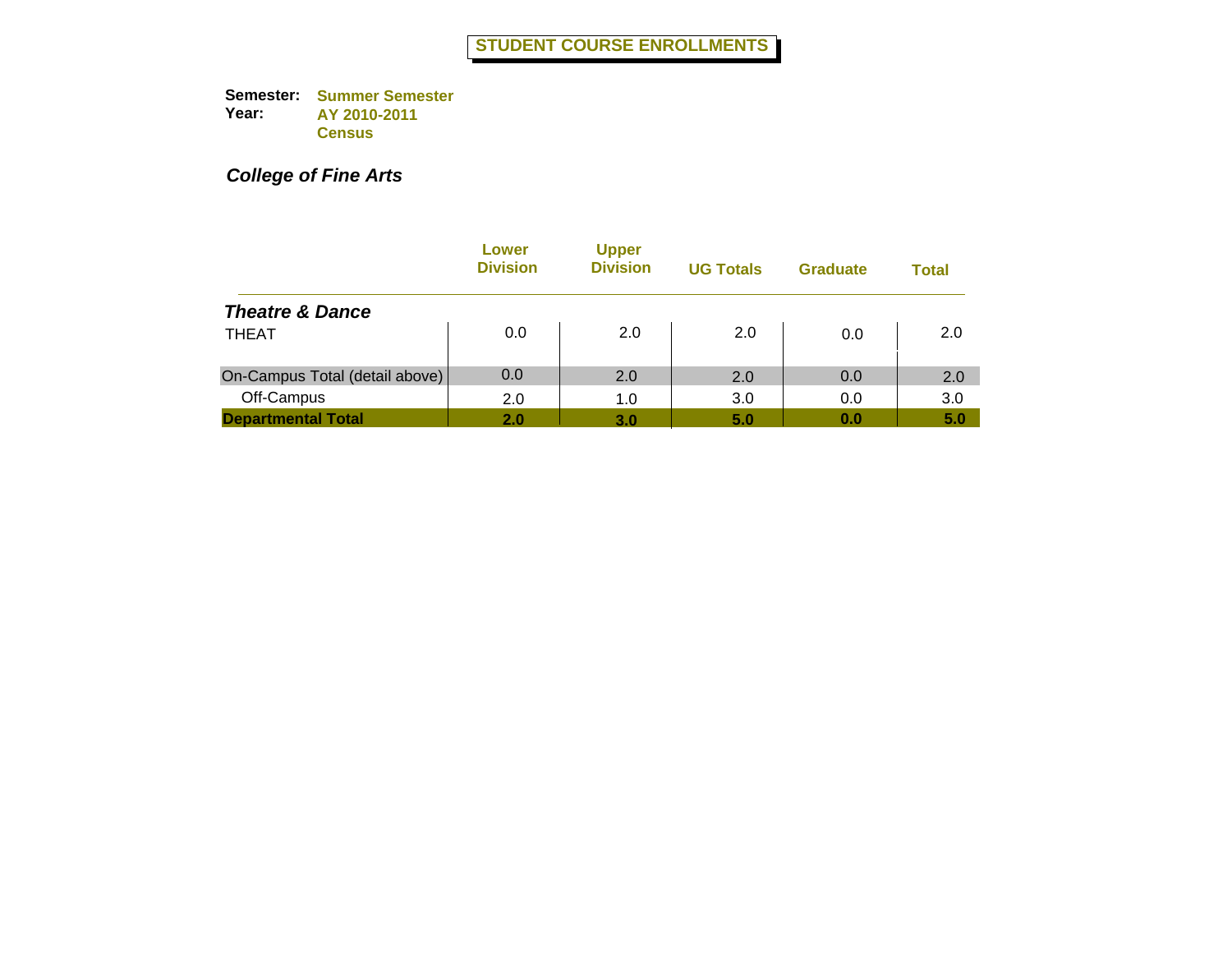|                                | Lower<br><b>Division</b> | <b>Upper</b><br><b>Division</b> | <b>UG Totals</b> | <b>Graduate</b> | <b>Total</b> |
|--------------------------------|--------------------------|---------------------------------|------------------|-----------------|--------------|
| Anthropology                   |                          |                                 |                  |                 |              |
| <b>ANTH</b>                    | 0.0                      | 1.0                             | 1.0              | 0.0             | 1.0          |
| <b>THES</b>                    | 0.0                      | 0.0                             | 0.0              | 1.0             | 1.0          |
| On-Campus Total (detail above) | 0.0                      | 1.0                             | 1.0              | 1.0             | 2.0          |
| Off-Campus                     | 17.0                     | 23.0                            | 40.0             | 7.0             | 47.0         |
| <b>Departmental Total</b>      | 17.0                     | 24.0                            | 41.0             | 8.0             | 49.0         |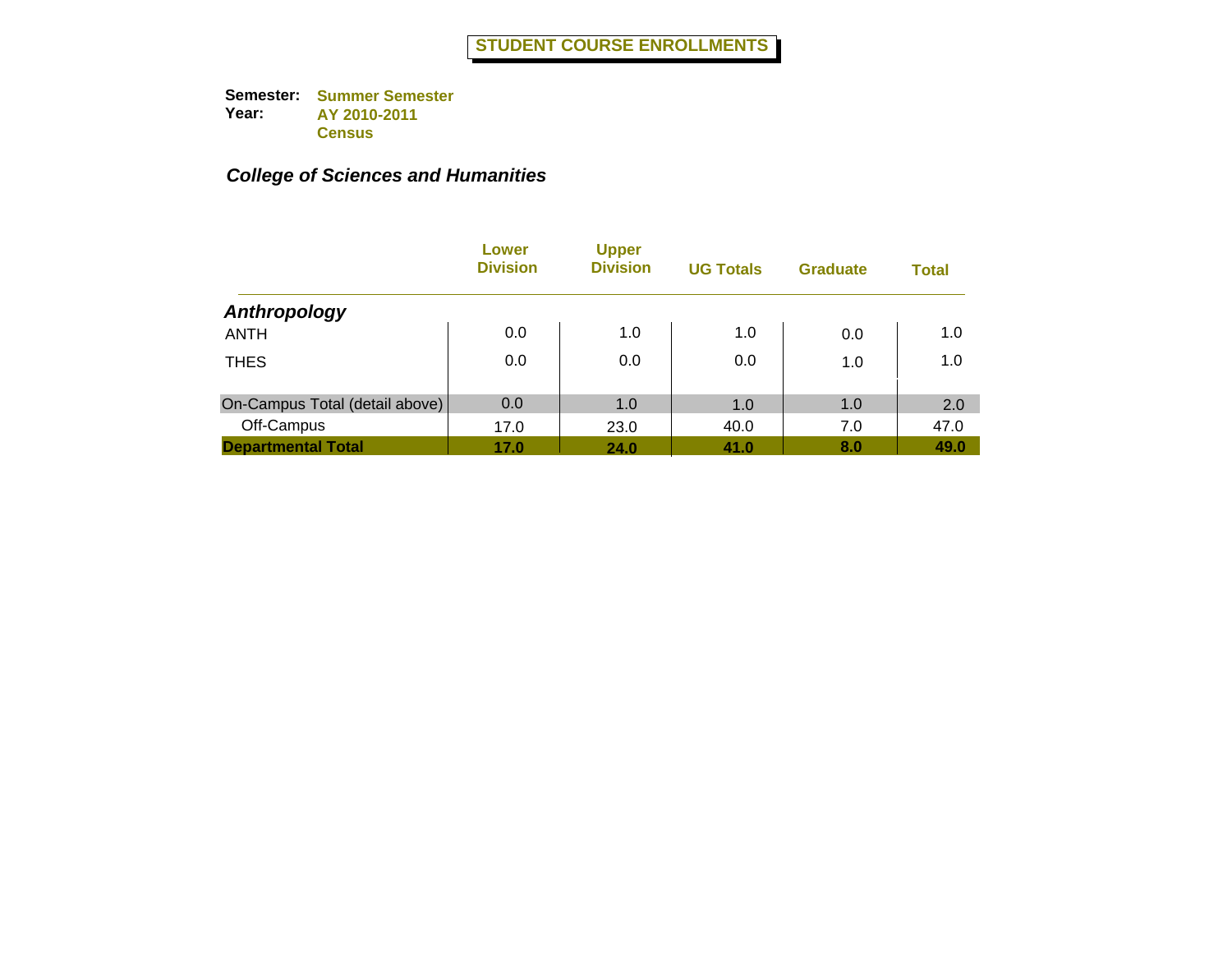|                                | Lower<br><b>Division</b> | <b>Upper</b><br><b>Division</b> | <b>UG Totals</b> | <b>Graduate</b> | <b>Total</b> |
|--------------------------------|--------------------------|---------------------------------|------------------|-----------------|--------------|
| <b>Biology</b>                 |                          |                                 |                  |                 |              |
| <b>BIO</b>                     | 14.0                     | 2.0                             | 16.0             | 0.0             | 16.0         |
| <b>CRPRJ</b>                   | 0.0                      | 0.0                             | 0.0              | 1.0             | 1.0          |
| <b>DISS</b>                    | 0.0                      | 0.0                             | 0.0              | 1.0             | 1.0          |
| <b>MASTR</b>                   | 0.0                      | 0.0                             | 0.0              | 2.0             | 2.0          |
| <b>THES</b>                    | 0.0                      | 0.0                             | 0.0              | 1.0             | 1.0          |
| On-Campus Total (detail above) | 14.0                     | 2.0                             | 16.0             | 5.0             | 21.0         |
| Off-Campus                     | 5.0                      | 12.0                            | 17.0             | 2.0             | 19.0         |
| <b>Departmental Total</b>      | 19.0                     | 14.0                            | 33.0             | 7.0             | 40.0         |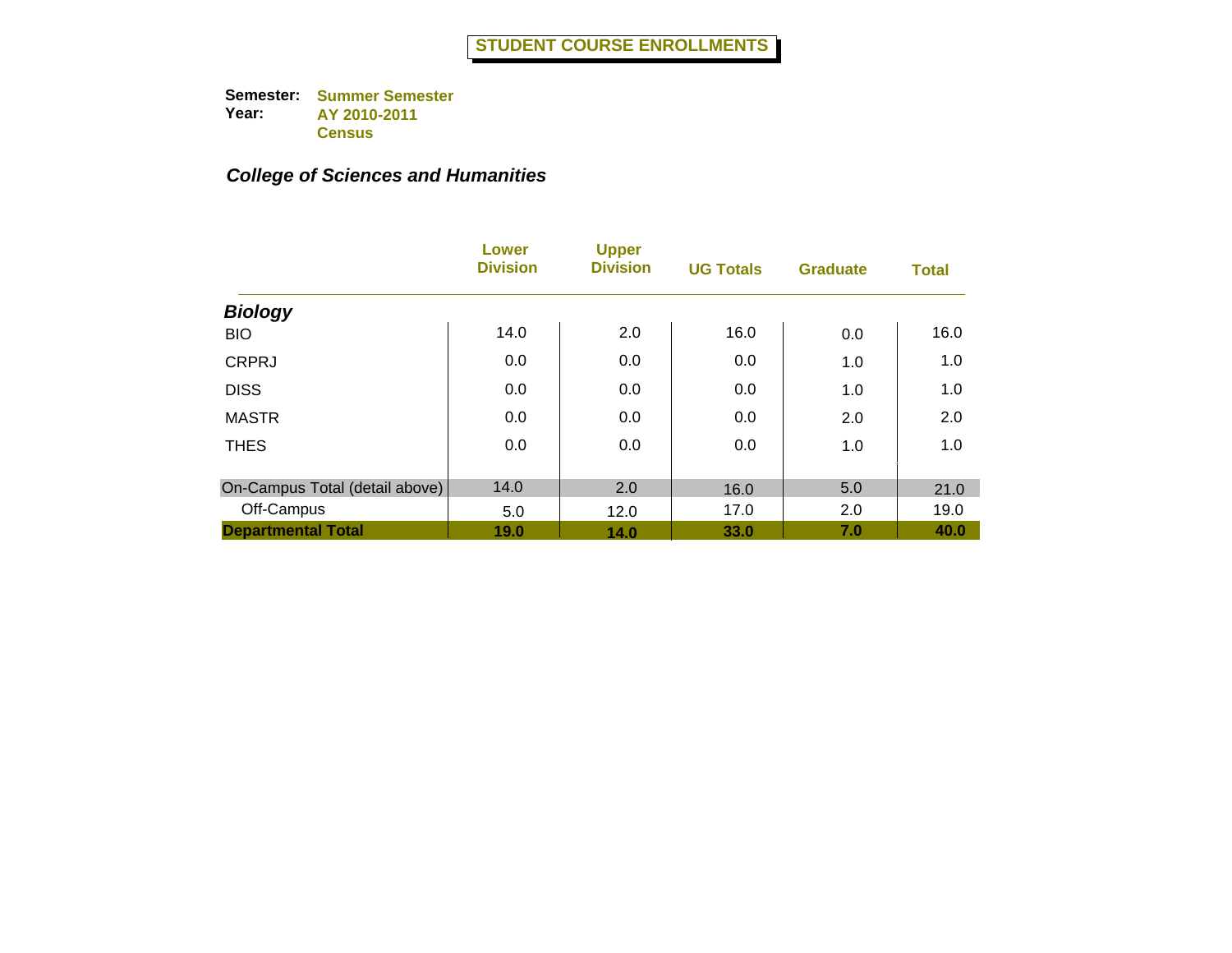|                                | Lower<br><b>Division</b> | <b>Upper</b><br><b>Division</b> | <b>UG Totals</b> | <b>Graduate</b> | <b>Total</b> |
|--------------------------------|--------------------------|---------------------------------|------------------|-----------------|--------------|
| <b>Chemistry</b>               |                          |                                 |                  |                 |              |
| <b>CHEM</b>                    | 22.0                     | 0.0                             | 22.0             | 0.0             | 22.0         |
| On-Campus Total (detail above) | 22.0                     | 0.0                             | 22.0             | 0.0             | 22.0         |
| Off-Campus                     | 17.0                     | 0.0                             | 17.0             | 0.0             | 17.0         |
| <b>Departmental Total</b>      | 39.0                     | 0.0                             | 39.0             | 0.0             | 39.0         |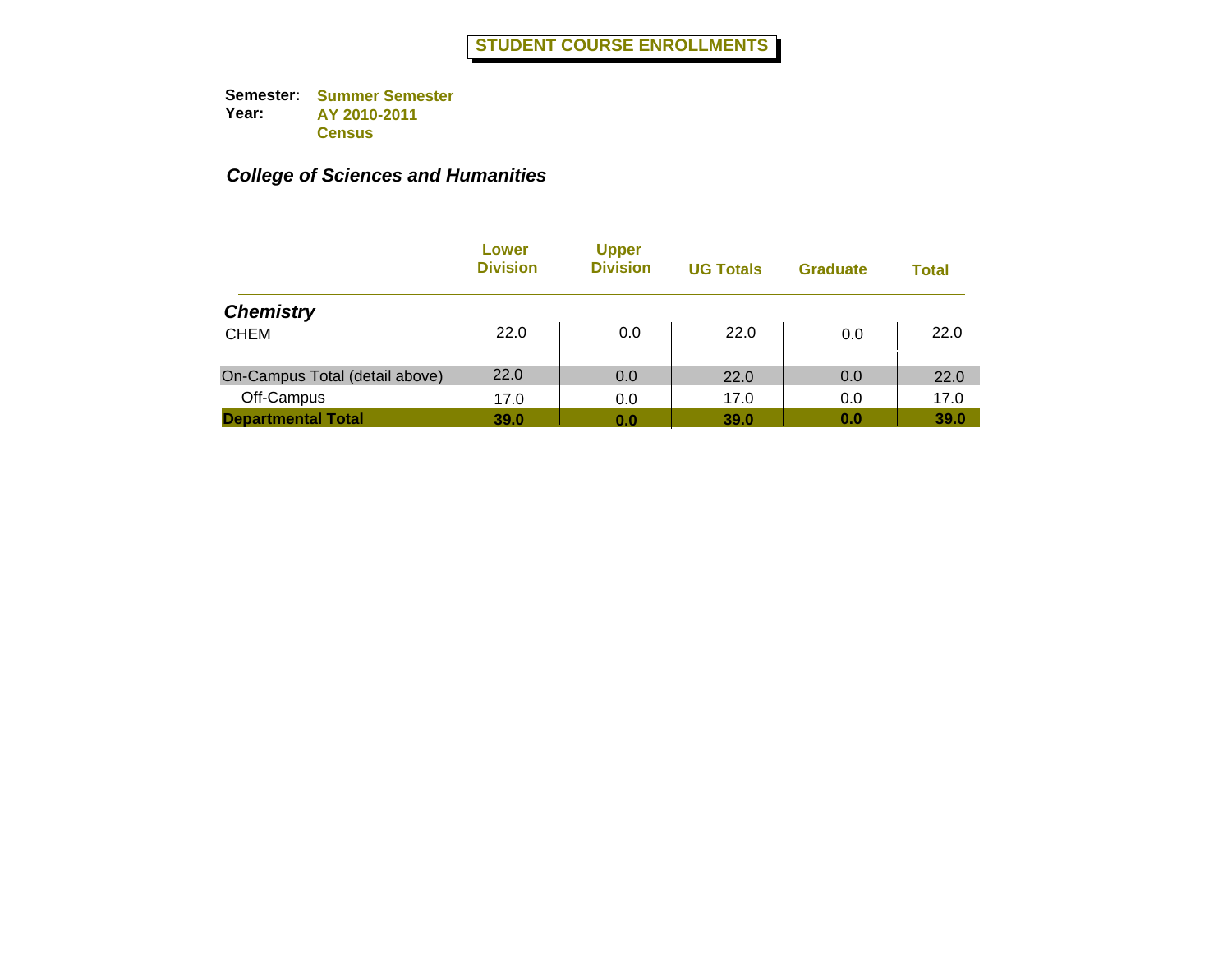|                                           | Lower<br><b>Division</b> | <b>Upper</b><br><b>Division</b> | <b>UG Totals</b> | <b>Graduate</b> | Total |
|-------------------------------------------|--------------------------|---------------------------------|------------------|-----------------|-------|
| <b>Criminal Justice &amp; Criminology</b> |                          |                                 |                  |                 |       |
| <b>CJC</b>                                | 16.0                     | 81.0                            | 97.0             | 4.0             | 101.0 |
| On-Campus Total (detail above)            | 16.0                     | 81.0                            | 97.0             | 4.0             | 101.0 |
| Off-Campus                                | 0.0                      | 0.0                             | 0.0              | 0.0             | 0.0   |
| <b>Departmental Total</b>                 | 16.0                     | 81.0                            | 97.0             | 4.0             | 101.0 |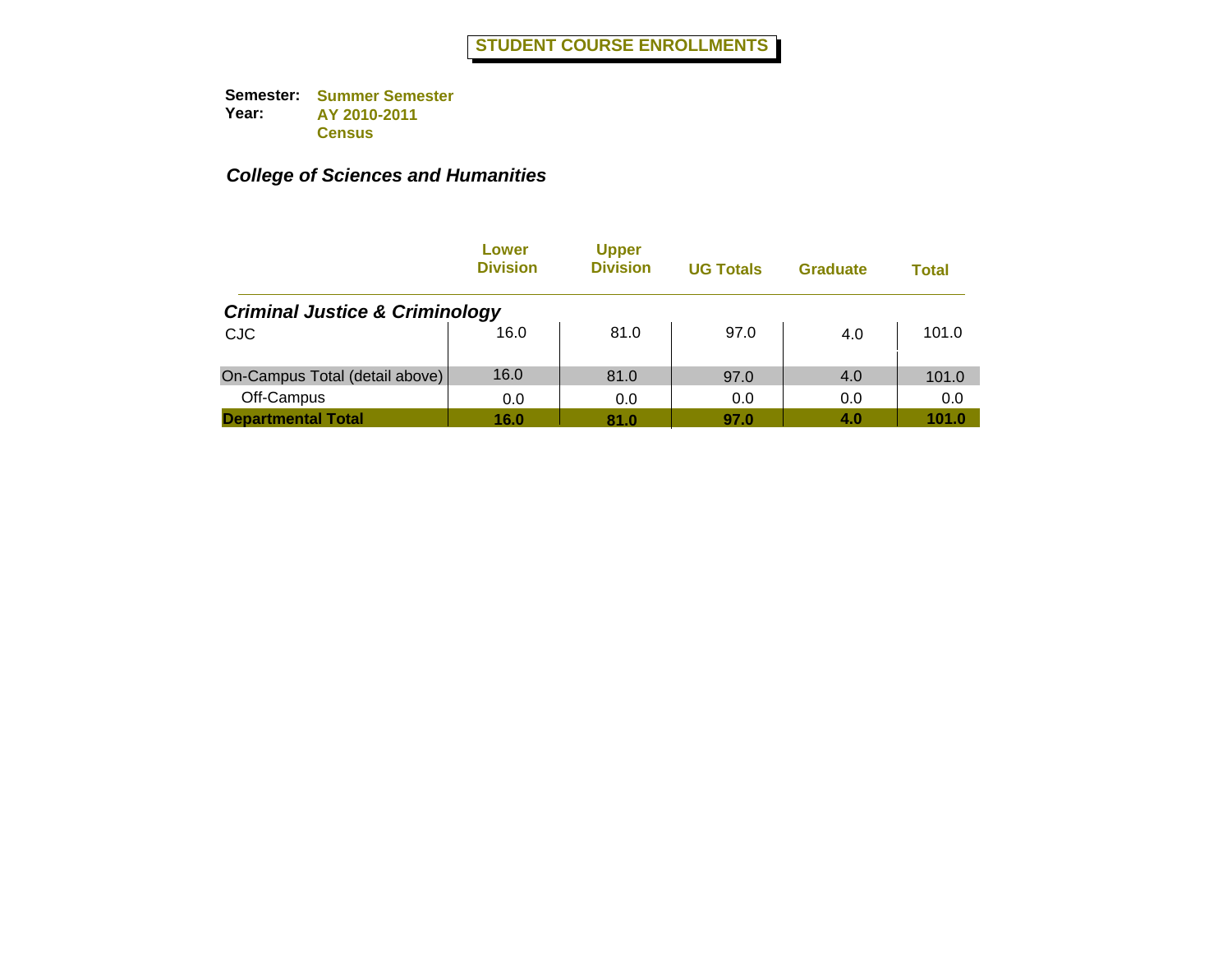|                                | Lower<br><b>Division</b> | <b>Upper</b><br><b>Division</b> | <b>UG Totals</b> | <b>Graduate</b> | <b>Total</b> |
|--------------------------------|--------------------------|---------------------------------|------------------|-----------------|--------------|
| <b>Computer Science</b>        |                          |                                 |                  |                 |              |
| <b>CS</b>                      | 0.0                      | 4.0                             | 4.0              | 31.0            | 35.0         |
| <b>THES</b>                    | 0.0                      | 0.0                             | 0.0              | 1.0             | 1.0          |
| On-Campus Total (detail above) | 0.0                      | 4.0                             | 4.0              | 32.0            | 36.0         |
| Off-Campus                     | 0.0                      | 0.0                             | 0.0              | 1.0             | 1.0          |
| <b>Departmental Total</b>      | 0.0                      | 4.0                             | 4.0              | 33.0            | 37.0         |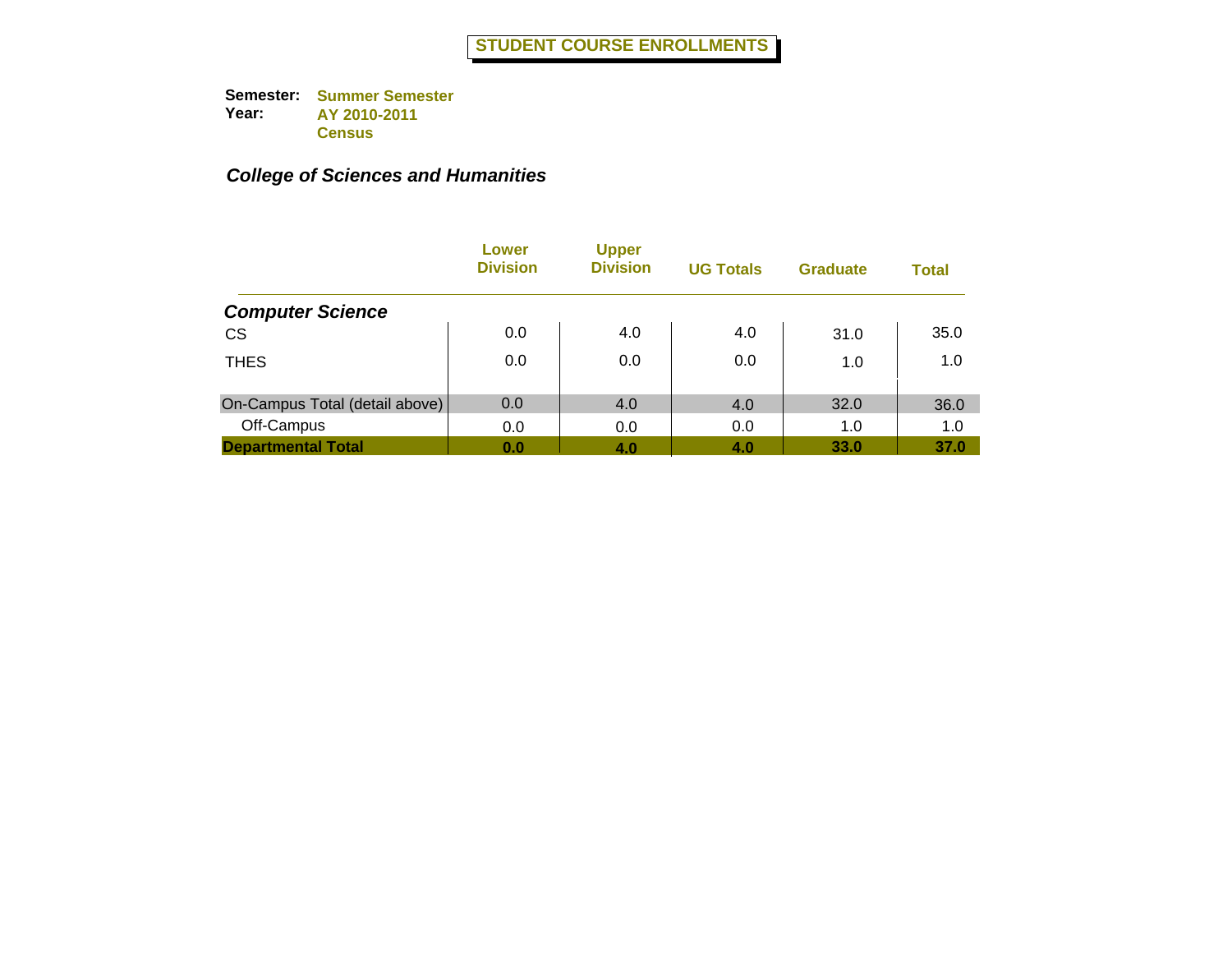|                                | <b>Lower</b><br><b>Division</b> | <b>Upper</b><br><b>Division</b> | <b>UG Totals</b> | <b>Graduate</b> | <b>Total</b> |
|--------------------------------|---------------------------------|---------------------------------|------------------|-----------------|--------------|
| <b>English</b>                 |                                 |                                 |                  |                 |              |
| <b>DISS</b>                    | 0.0                             | 0.0                             | 0.0              | 2.0             | 2.0          |
| <b>DOC</b>                     | 0.0                             | 0.0                             | 0.0              | 2.0             | 2.0          |
| <b>ENEFL</b>                   | 9.0                             | 0.0                             | 9.0              | 0.0             | 9.0          |
| <b>ENG</b>                     | 110.0                           | 39.0                            | 149.0            | 0.0             | 149.0        |
| <b>ENIEI</b>                   | 458.0                           | 0.0                             | 458.0            | 0.0             | 458.0        |
| <b>MASTR</b>                   | 0.0                             | 0.0                             | 0.0              | 1.0             | 1.0          |
| On-Campus Total (detail above) | 577.0                           | 39.0                            | 616.0            | 5.0             | 621.0        |
| Off-Campus                     | 1.0                             | 38.0                            | 39.0             | 1.0             | 40.0         |
| <b>Departmental Total</b>      | 578.0                           | 77.0                            | 655.0            | 6.0             | 661.0        |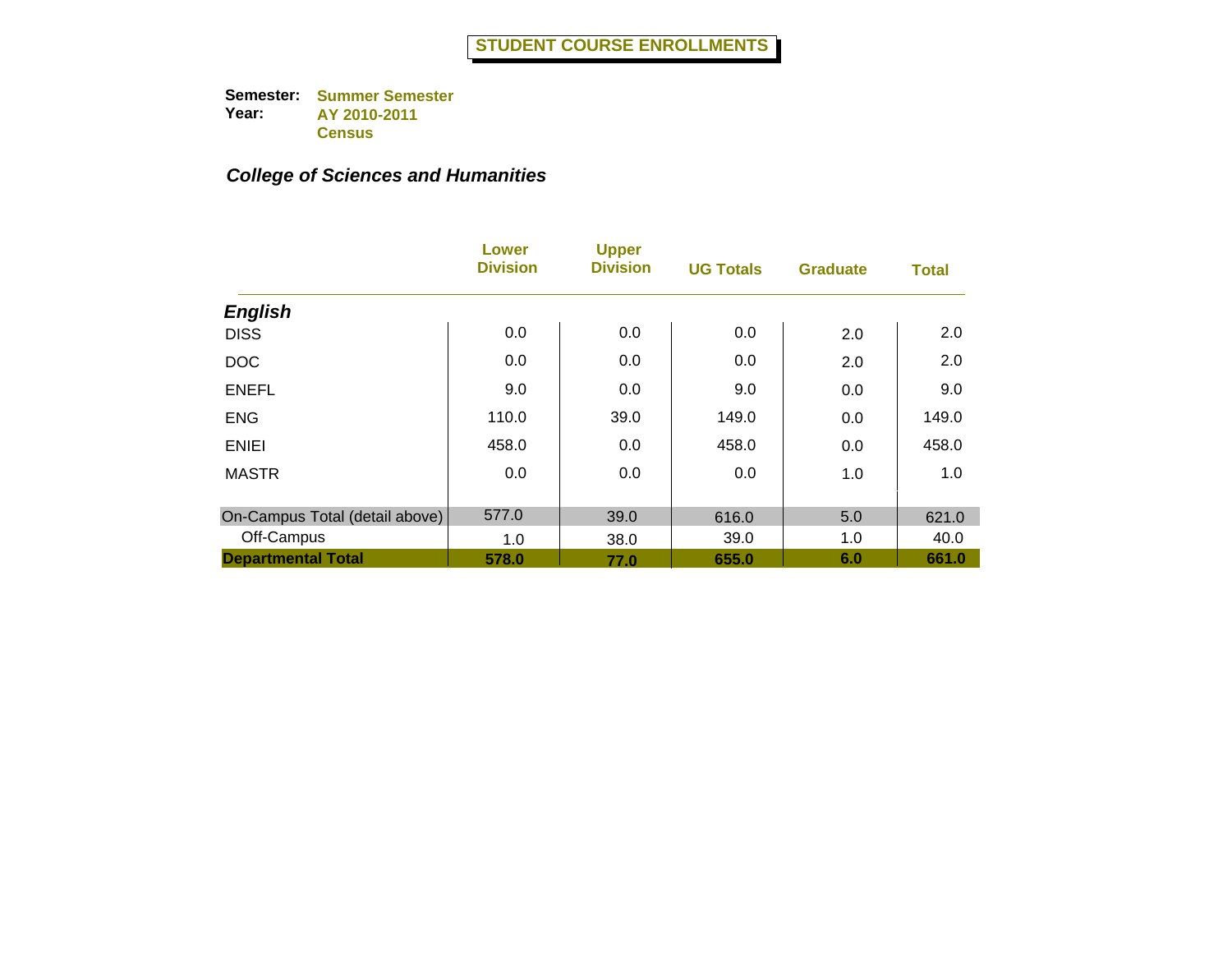|                                        | Lower<br><b>Division</b> | <b>Upper</b><br><b>Division</b> | <b>UG Totals</b> | <b>Graduate</b> | <b>Total</b> |
|----------------------------------------|--------------------------|---------------------------------|------------------|-----------------|--------------|
| <b>Modern Languages &amp; Classics</b> |                          |                                 |                  |                 |              |
| FL                                     | 0.0                      | 0.0                             | 0.0              | 1.0             | 1.0          |
| <b>GER</b>                             | 19.0                     | 1.0                             | 20.0             | 0.0             | 20.0         |
| On-Campus Total (detail above)         | 19.0                     | 1.0                             | 20.0             | 1.0             | 21.0         |
| Off-Campus                             | 0.0                      | 1.0                             | 1.0              | 0.0             | 1.0          |
| <b>Departmental Total</b>              | 19.0                     | 2.0                             | 21.0             | 1.0             | 22.0         |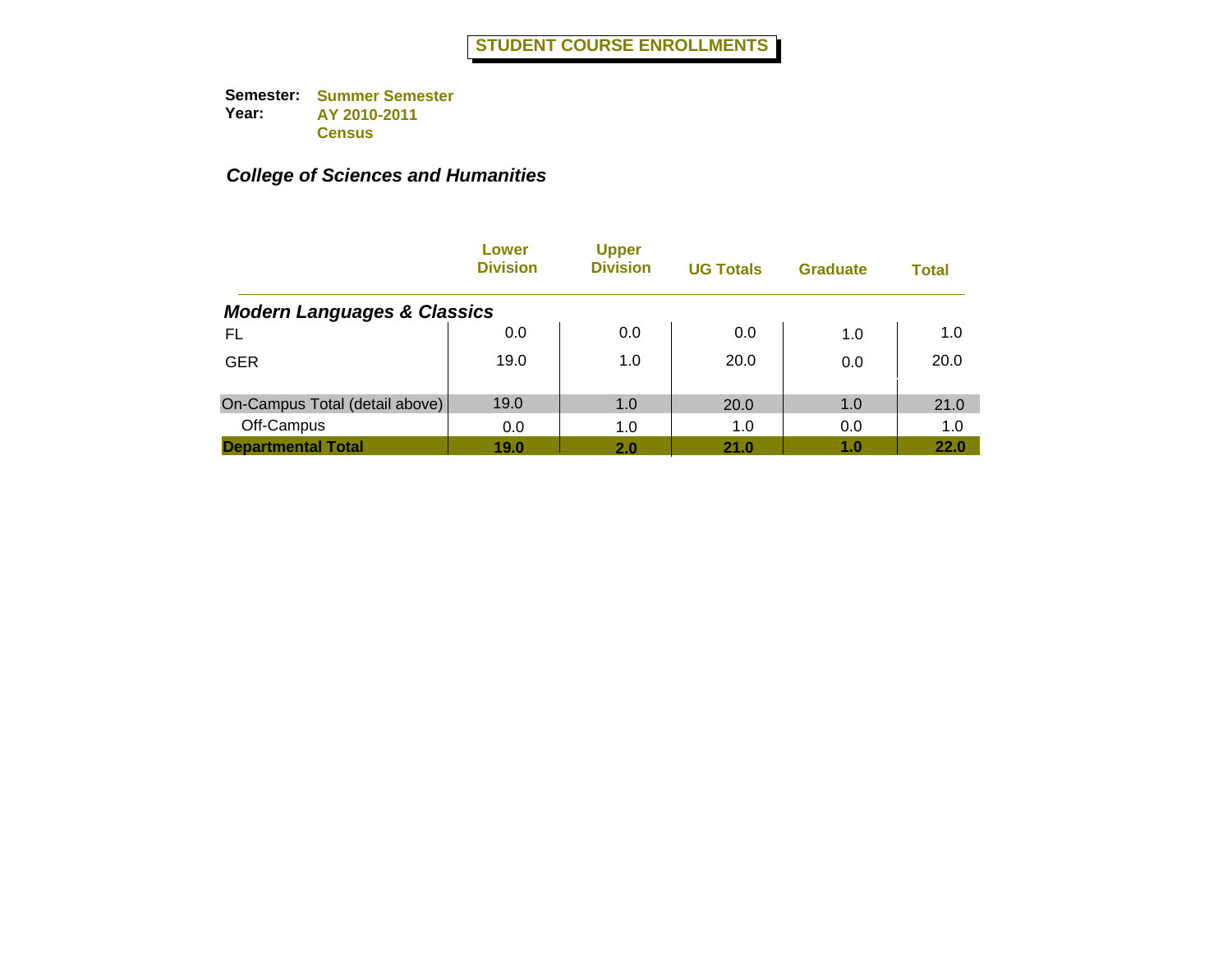|                                | Lower<br><b>Division</b> | <b>Upper</b><br><b>Division</b> | <b>UG Totals</b> | <b>Graduate</b> | Total |
|--------------------------------|--------------------------|---------------------------------|------------------|-----------------|-------|
| Geography                      |                          |                                 |                  |                 |       |
| <b>GEOG</b>                    | 0.0                      | 1.0                             | 1.0              | 2.0             | 3.0   |
| On-Campus Total (detail above) | 0.0                      | 1.0                             | 1.0              | 2.0             | 3.0   |
| Off-Campus                     | 0.0                      | 0.0                             | 0.0              | 0.0             | 0.0   |
| <b>Departmental Total</b>      | 0.0                      | 1.0                             | 1.0              | 2.0             | 3.0   |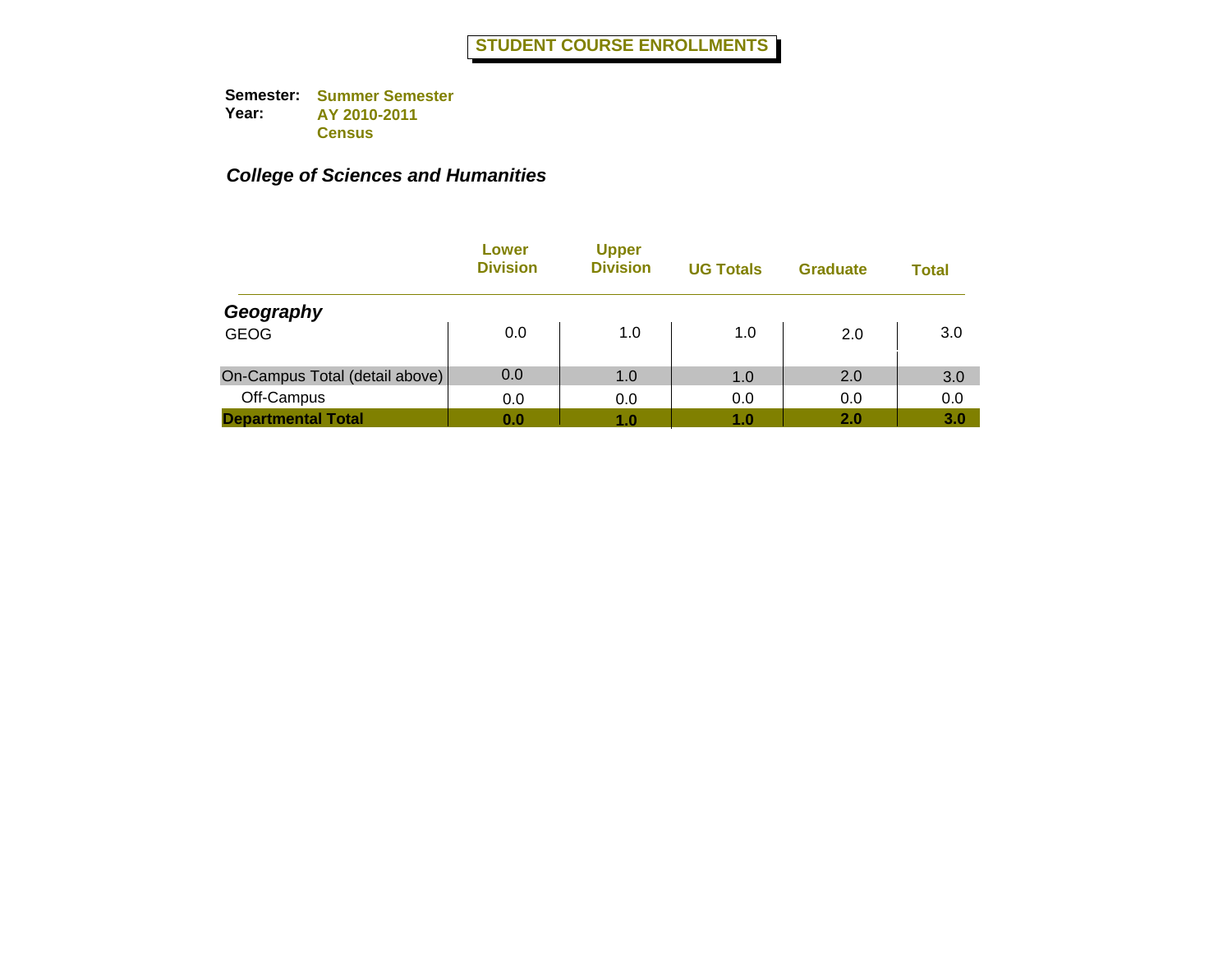|                                | Lower<br><b>Division</b> | <b>Upper</b><br><b>Division</b> | <b>UG Totals</b> | <b>Graduate</b> | <b>Total</b> |
|--------------------------------|--------------------------|---------------------------------|------------------|-----------------|--------------|
| Geology                        |                          |                                 |                  |                 |              |
| <b>MASTR</b>                   | 0.0                      | 0.0                             | 0.0              | 1.0             | 1.0          |
| <b>THES</b>                    | 0.0                      | 0.0                             | 0.0              | 1.0             | 1.0          |
| On-Campus Total (detail above) | 0.0                      | 0.0                             | 0.0              | 2.0             | 2.0          |
| Off-Campus                     | 0.0                      | 32.0                            | 32.0             | 1.0             | 33.0         |
| <b>Departmental Total</b>      | 0.0                      | 32.0                            | 32.0             | 3.0             | 35.0         |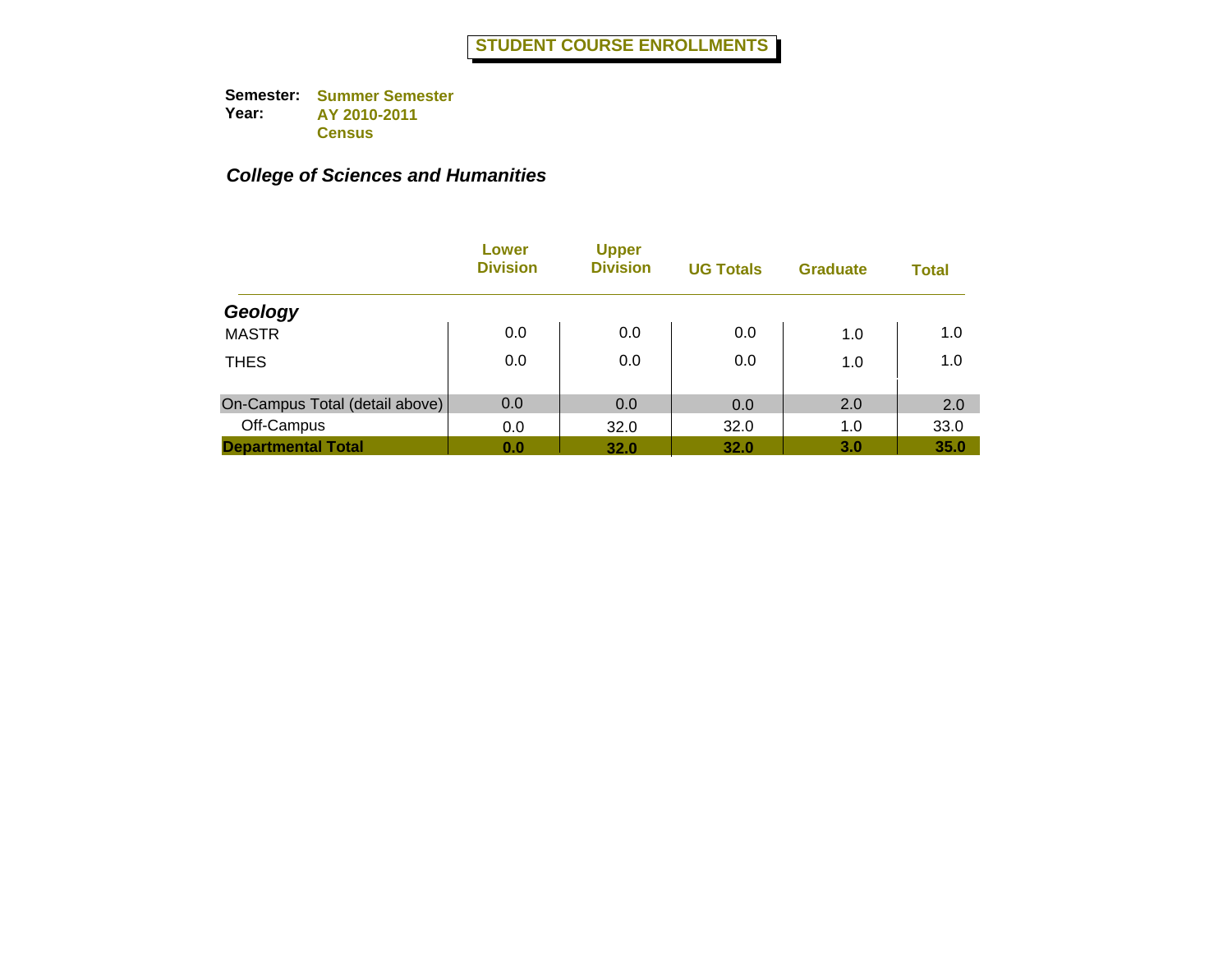|                                | Lower<br><b>Division</b> | <b>Upper</b><br><b>Division</b> | <b>UG Totals</b> | <b>Graduate</b> | <b>Total</b> |
|--------------------------------|--------------------------|---------------------------------|------------------|-----------------|--------------|
| <b>History</b>                 |                          |                                 |                  |                 |              |
| <b>HIST</b>                    | 0.0                      | 1.0                             | 1.0              | 2.0             | 3.0          |
| <b>MASTR</b>                   | 0.0                      | 0.0                             | 0.0              | 1.0             | 1.0          |
| SS                             | 0.0                      | 0.0                             | 0.0              | 1.0             | 1.0          |
| On-Campus Total (detail above) | 0.0                      | 1.0                             | 1.0              | 4.0             | 5.0          |
| Off-Campus                     | 1.0                      | 6.0                             | 7.0              | 0.0             | 7.0          |
| <b>Departmental Total</b>      | 1.0                      | 7.0                             | 8.0              | 4.0             | 12.0         |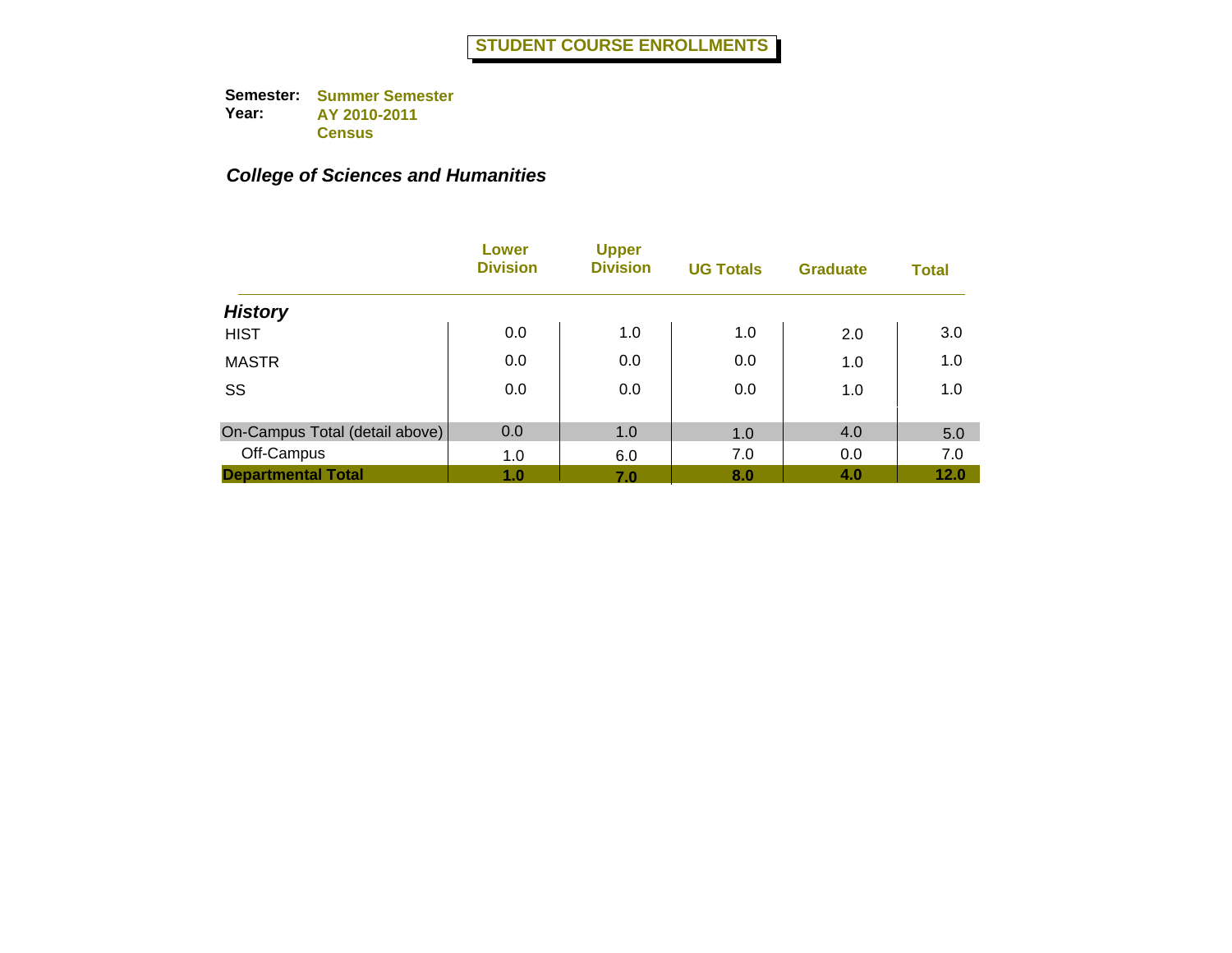|                                | Lower<br><b>Division</b> | <b>Upper</b><br><b>Division</b> | <b>UG Totals</b> | <b>Graduate</b> | Total |
|--------------------------------|--------------------------|---------------------------------|------------------|-----------------|-------|
| <b>Mathematical Sciences</b>   |                          |                                 |                  |                 |       |
| <b>MATHS</b>                   | 42.0                     | 1.0                             | 43.0             | 8.0             | 51.0  |
| On-Campus Total (detail above) | 42.0                     | 1.0                             | 43.0             | 8.0             | 51.0  |
| Off-Campus                     | 1.0                      | 0.0                             | 1.0              | 13.0            | 14.0  |
| <b>Departmental Total</b>      | 43.0                     | 1.0                             | 44.0             | 21.0            | 65.0  |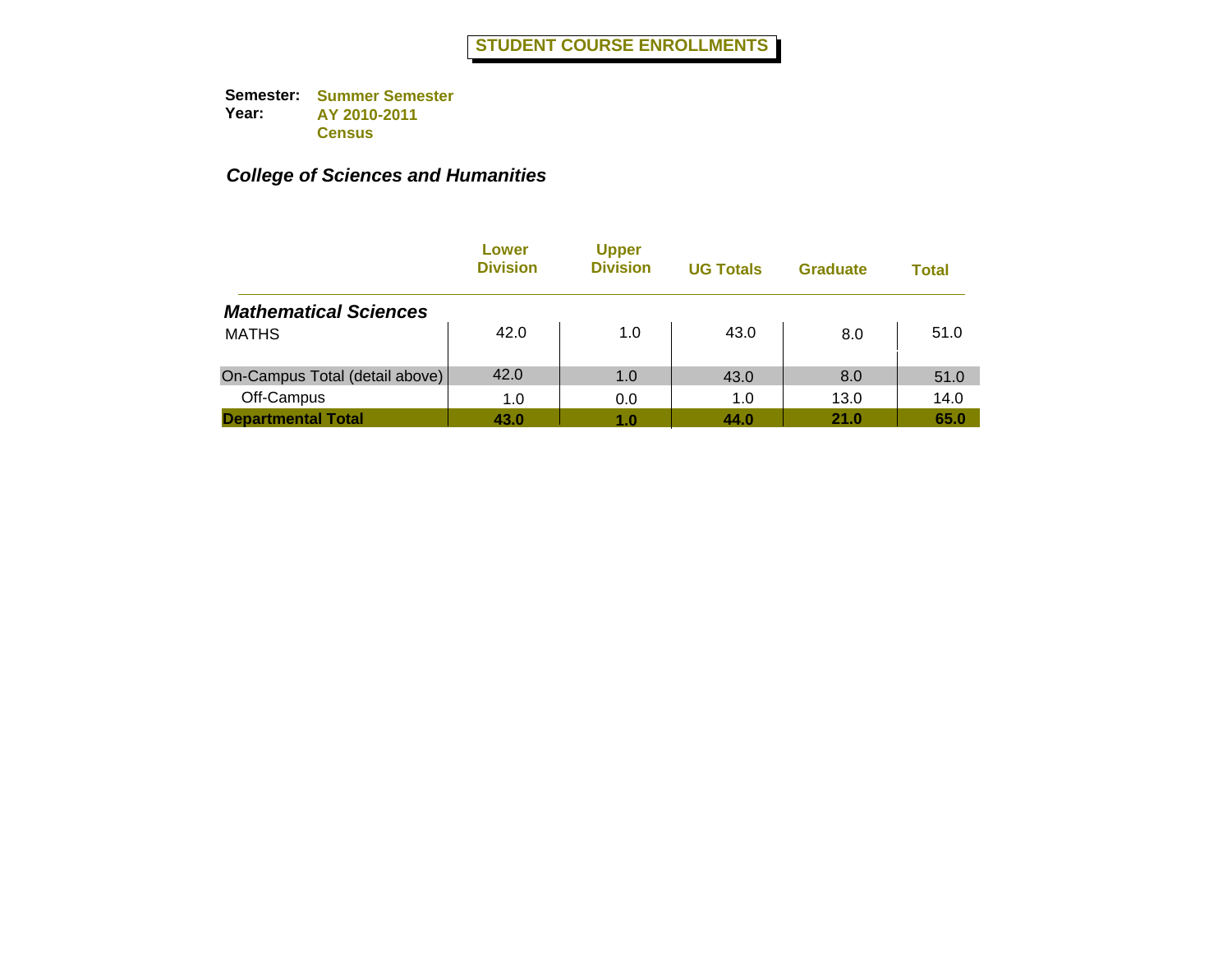|                                | Lower<br><b>Division</b> | <b>Upper</b><br><b>Division</b> | <b>UG Totals</b> | <b>Graduate</b> | <b>Total</b> |
|--------------------------------|--------------------------|---------------------------------|------------------|-----------------|--------------|
| <b>Natural Resources</b>       |                          |                                 |                  |                 |              |
| ID                             | 0.0                      | 0.0                             | 0.0              | 1.0             | 1.0          |
| <b>NREM</b>                    | 0.0                      | 12.0                            | 12.0             | 5.0             | 17.0         |
| <b>THES</b>                    | 0.0                      | 0.0                             | 0.0              | 2.0             | 2.0          |
| On-Campus Total (detail above) | 0.0                      | 12.0                            | 12.0             | 8.0             | 20.0         |
| Off-Campus                     | 0.0                      | 38.0                            | 38.0             | 8.0             | 46.0         |
| <b>Departmental Total</b>      | 0.0                      | 50.0                            | 50.0             | 16.0            | 66.0         |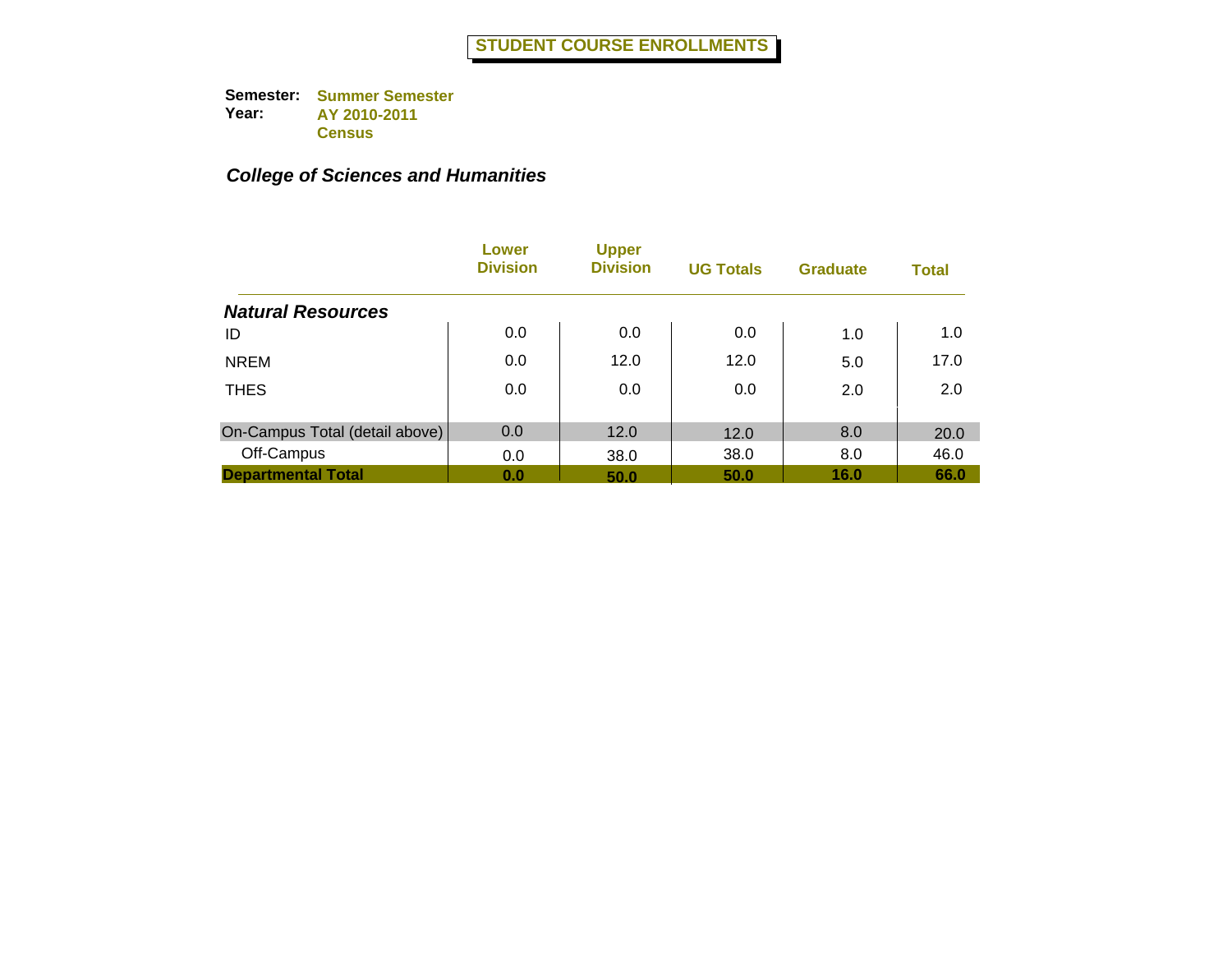|                                | Lower<br><b>Division</b> | <b>Upper</b><br><b>Division</b> | <b>UG Totals</b> | <b>Graduate</b> | Total |
|--------------------------------|--------------------------|---------------------------------|------------------|-----------------|-------|
| <b>Philosophy</b>              |                          |                                 |                  |                 |       |
| <b>PHIL</b>                    | 0.0                      | 0.0                             | 0.0              | 0.0             | 0.0   |
| On-Campus Total (detail above) | 0.0                      | 0.0                             | 0.0              | 0.0             | 0.0   |
| Off-Campus                     | 1.0                      | 0.0                             | 1.0              | 0.0             | 1.0   |
| <b>Departmental Total</b>      | 1.0                      | 0.0                             | 1.0              | 0.0             | 1.0   |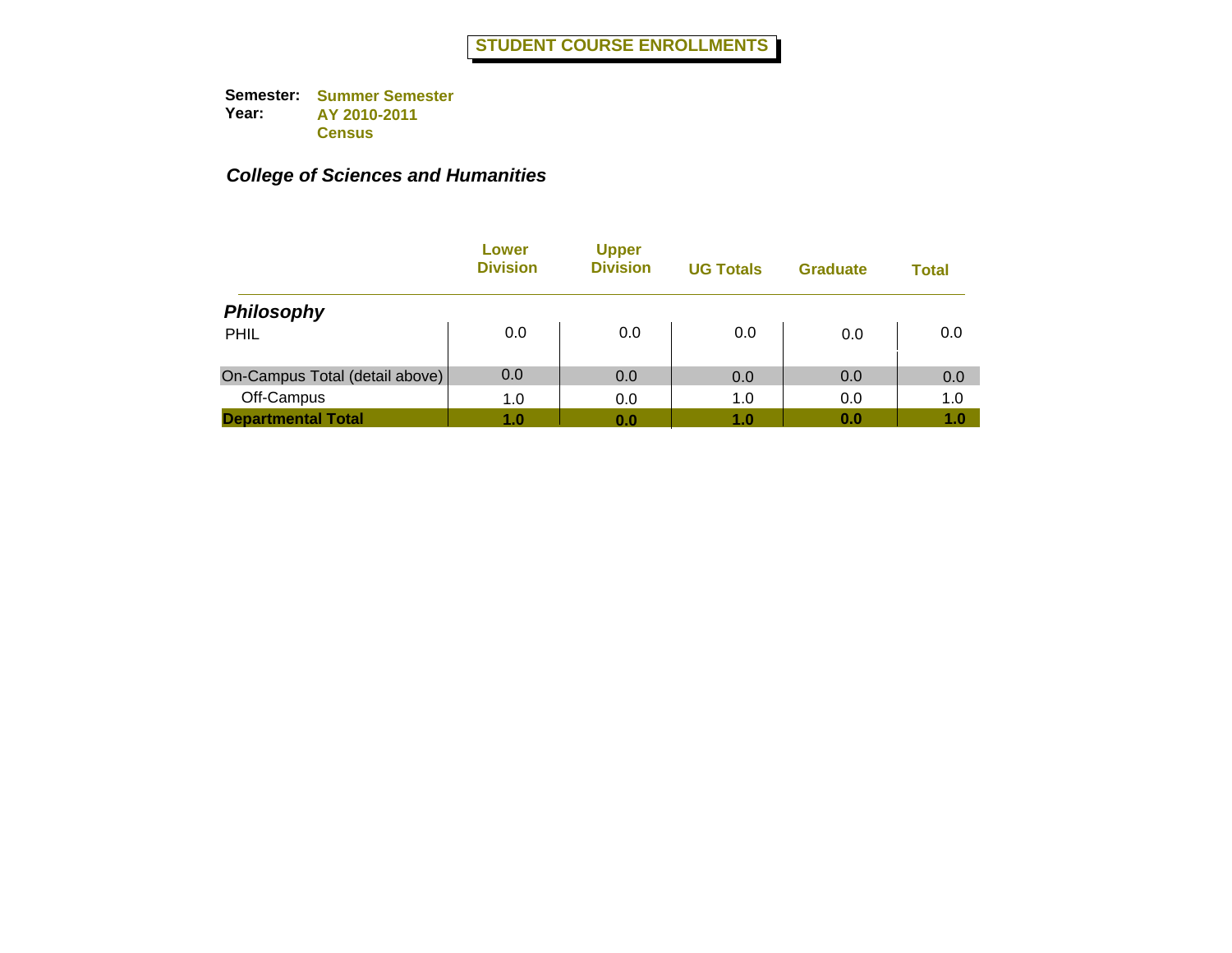|                                | Lower<br><b>Division</b> | <b>Upper</b><br><b>Division</b> | <b>UG Totals</b> | <b>Graduate</b> | Total |
|--------------------------------|--------------------------|---------------------------------|------------------|-----------------|-------|
| <b>Physics &amp; Astronomy</b> |                          |                                 |                  |                 |       |
| <b>THES</b>                    | 0.0                      | 0.0                             | 0.0              | 1.0             | 1.0   |
| On-Campus Total (detail above) | 0.0                      | 0.0                             | 0.0              | 1.0             | 1.0   |
| Off-Campus                     | 0.0                      | 0.0                             | 0.0              | 0.0             | 0.0   |
| <b>Departmental Total</b>      | 0.0                      | 0.0                             | 0.0              | 1.0             | 1.0   |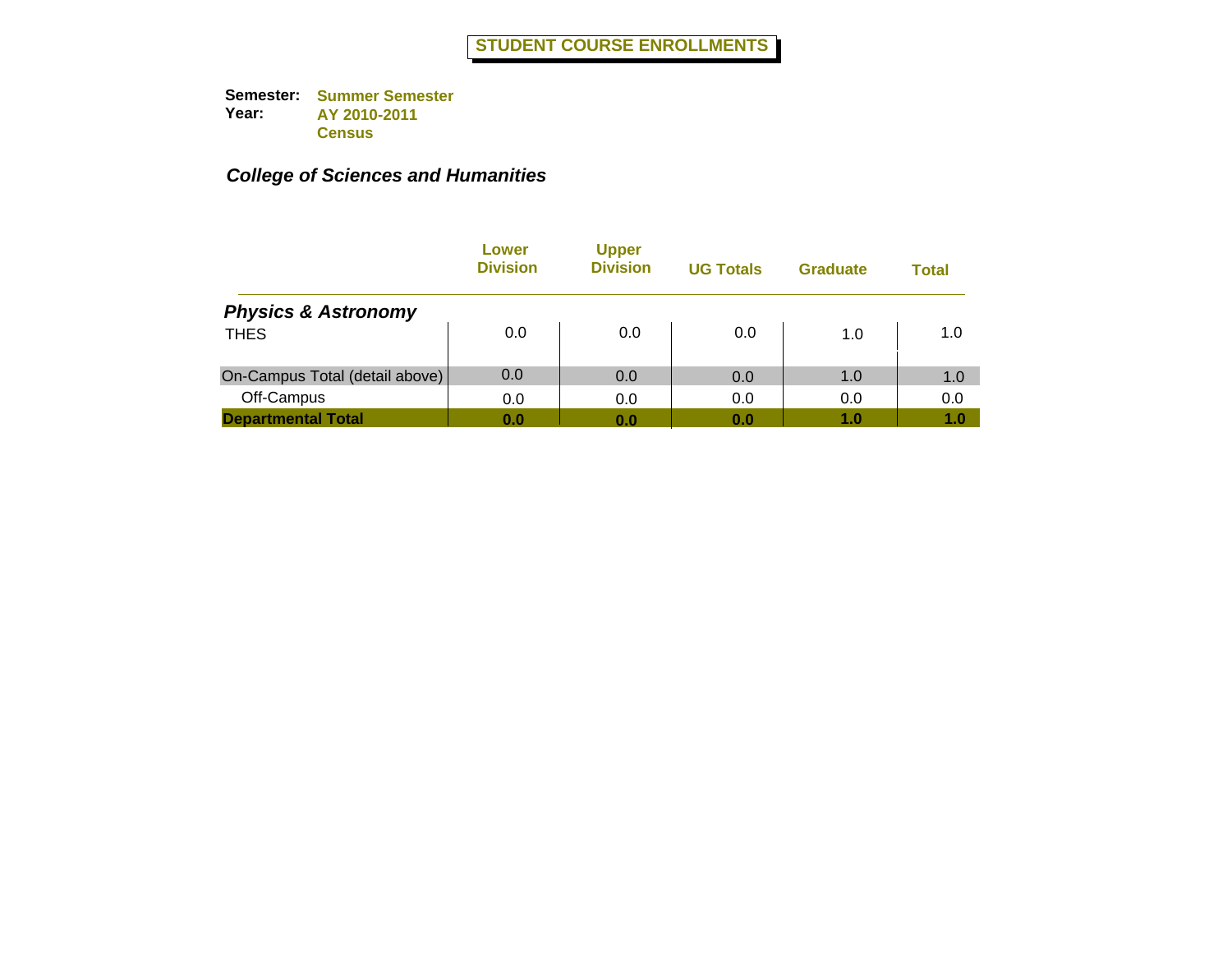|                                        | Lower<br><b>Division</b> | <b>Upper</b><br><b>Division</b> | <b>UG Totals</b> | <b>Graduate</b> | <b>Total</b> |
|----------------------------------------|--------------------------|---------------------------------|------------------|-----------------|--------------|
| <b>Physiology &amp; Health Science</b> |                          |                                 |                  |                 |              |
| <b>HSC</b>                             | 0.0                      | 25.0                            | 25.0             | 0.0             | 25.0         |
| <b>MASTR</b>                           | 0.0                      | 0.0                             | 0.0              | 1.0             | 1.0          |
| <b>PHYSL</b>                           | 10.0                     | 0.0                             | 10.0             | 1.0             | 11.0         |
| <b>THES</b>                            | 0.0                      | 0.0                             | 0.0              | 1.0             | 1.0          |
| On-Campus Total (detail above)         | 10.0                     | 25.0                            | 35.0             | 3.0             | 38.0         |
| Off-Campus                             | 109.0                    | 18.0                            | 127.0            | 18.0            | 145.0        |
| <b>Departmental Total</b>              | 119.0                    | 43.0                            | 162.0            | 21.0            | 183.0        |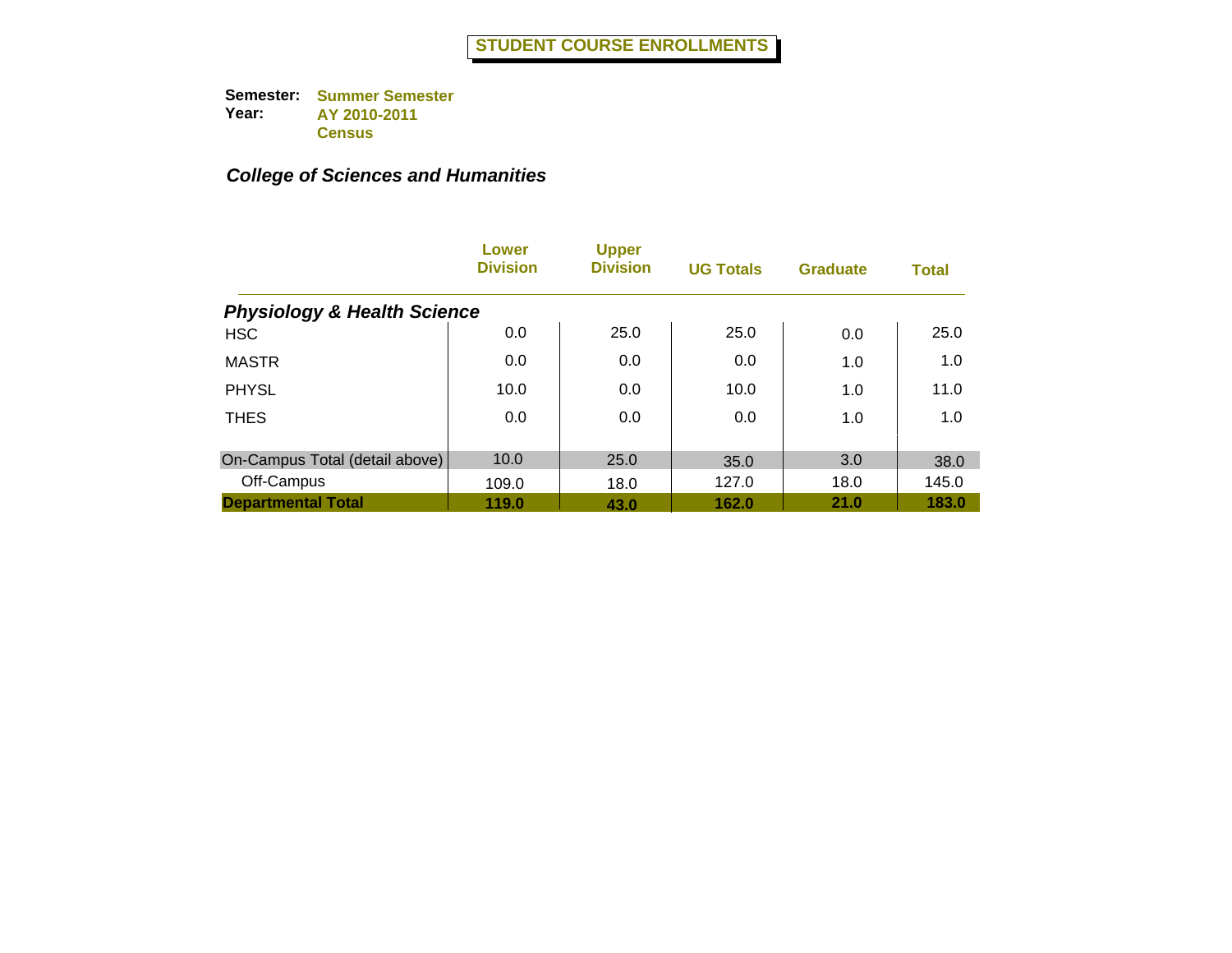|                                | Lower<br><b>Division</b> | <b>Upper</b><br><b>Division</b> | <b>UG Totals</b> | <b>Graduate</b> | <b>Total</b> |
|--------------------------------|--------------------------|---------------------------------|------------------|-----------------|--------------|
| <b>Political Science</b>       |                          |                                 |                  |                 |              |
| <b>POLS</b>                    | 0.0                      | 15.0                            | 15.0             | 5.0             | 20.0         |
| On-Campus Total (detail above) | 0.0                      | 15.0                            | 15.0             | 5.0             | 20.0         |
| Off-Campus                     | 0.0                      | 18.0                            | 18.0             | 1.0             | 19.0         |
| <b>Departmental Total</b>      | 0.0                      | 33.0                            | 33.0             | 6.0             | 39.0         |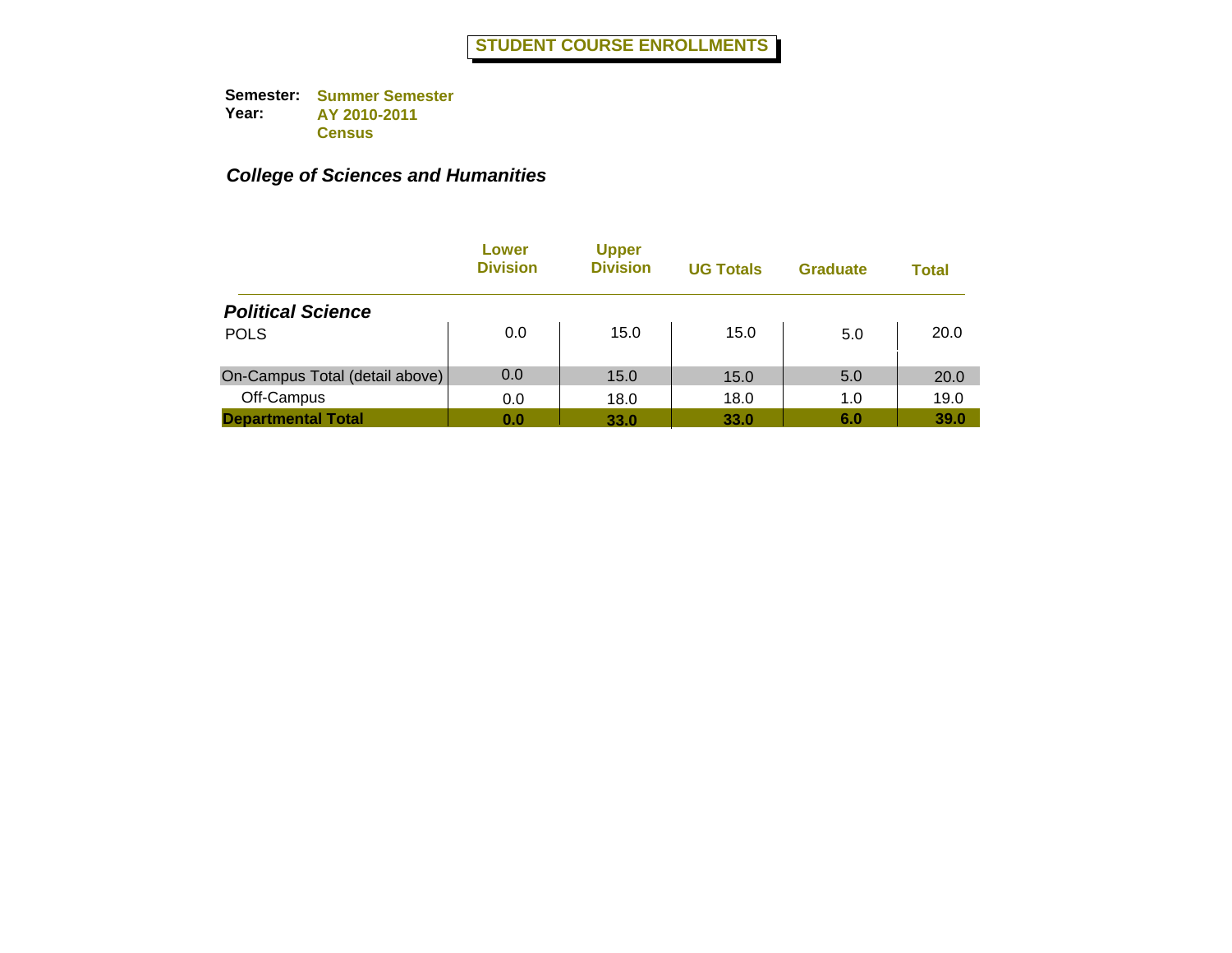|                                | Lower<br><b>Division</b> | <b>Upper</b><br><b>Division</b> | <b>UG Totals</b> | <b>Graduate</b> | Total |
|--------------------------------|--------------------------|---------------------------------|------------------|-----------------|-------|
| <b>Psychological Science</b>   |                          |                                 |                  |                 |       |
| <b>PSYSC</b>                   | 0.0                      | 12.0                            | 12.0             | 3.0             | 15.0  |
| On-Campus Total (detail above) | 0.0                      | 12.0                            | 12.0             | 3.0             | 15.0  |
| Off-Campus                     | 0.0                      | 0.0                             | 0.0              | 0.0             | 0.0   |
| <b>Departmental Total</b>      | 0.0                      | 12.0                            | 12.0             | 3.0             | 15.0  |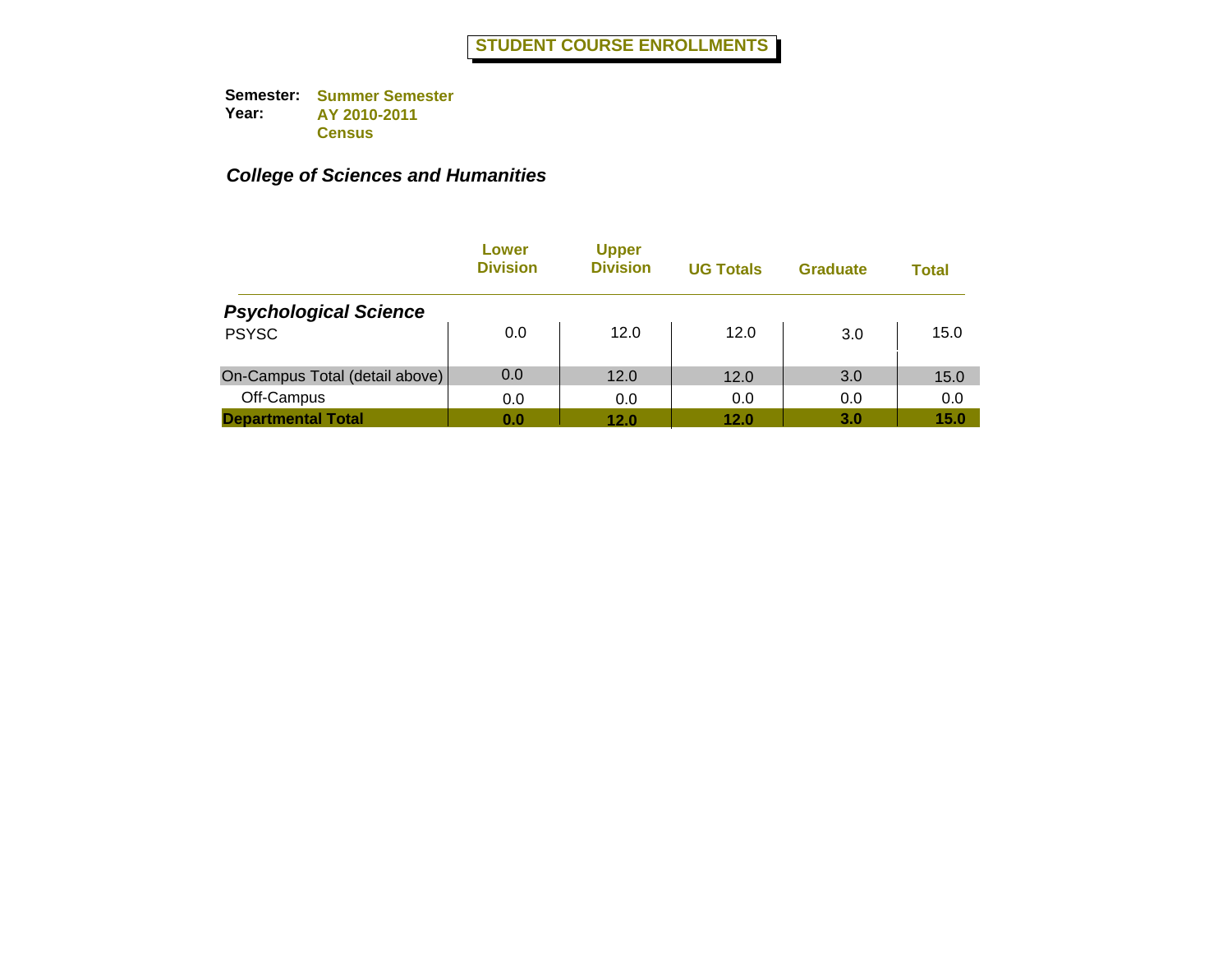|                                | Lower<br><b>Division</b> | <b>Upper</b><br><b>Division</b> | <b>UG Totals</b> | <b>Graduate</b> | Total |
|--------------------------------|--------------------------|---------------------------------|------------------|-----------------|-------|
| Sociology                      |                          |                                 |                  |                 |       |
| <b>SOC</b>                     | 0.0                      | 0.0                             | 0.0              | 6.0             | 6.0   |
| On-Campus Total (detail above) | 0.0                      | 0.0                             | 0.0              | 6.0             | 6.0   |
| Off-Campus                     | 7.0                      | 0.0                             | 7.0              | 0.0             | 7.0   |
| <b>Departmental Total</b>      | 7.0                      | 0.0                             | 7.0              | 6.0             | 13.0  |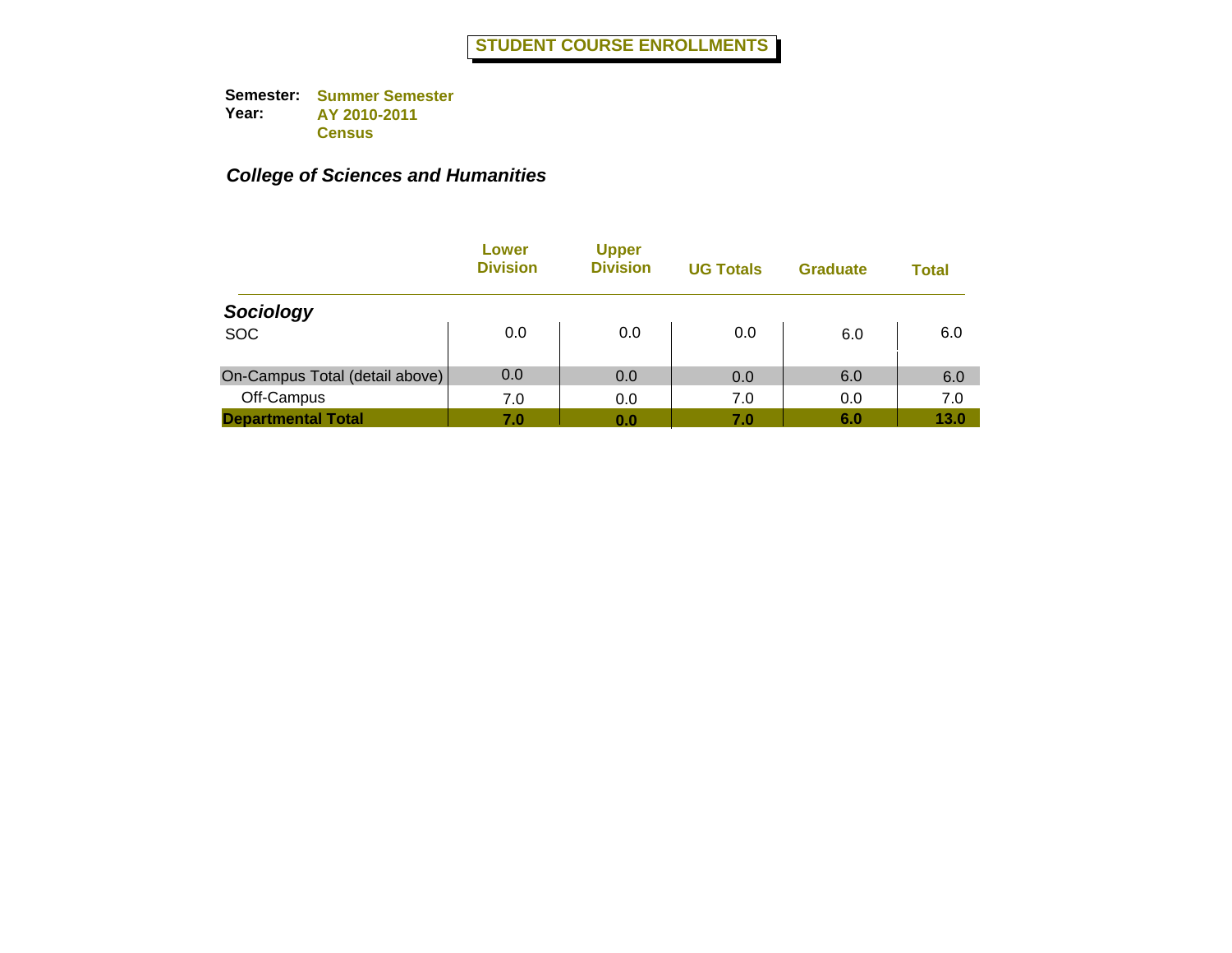|                                | Lower<br><b>Division</b> | <b>Upper</b><br><b>Division</b> | <b>UG Totals</b> | <b>Graduate</b> | <b>Total</b> |
|--------------------------------|--------------------------|---------------------------------|------------------|-----------------|--------------|
| <b>Social Work</b>             |                          |                                 |                  |                 |              |
| <b>SOCWK</b>                   | 0.0                      | 34.0                            | 34.0             | 0.0             | 34.0         |
| On-Campus Total (detail above) | 0.0                      | 34.0                            | 34.0             | 0.0             | 34.0         |
| Off-Campus                     | 0.0                      | 0.0                             | 0.0              | 0.0             | 0.0          |
| <b>Departmental Total</b>      | 0.0                      | 34.0                            | 34.0             | 0.0             | 34.0         |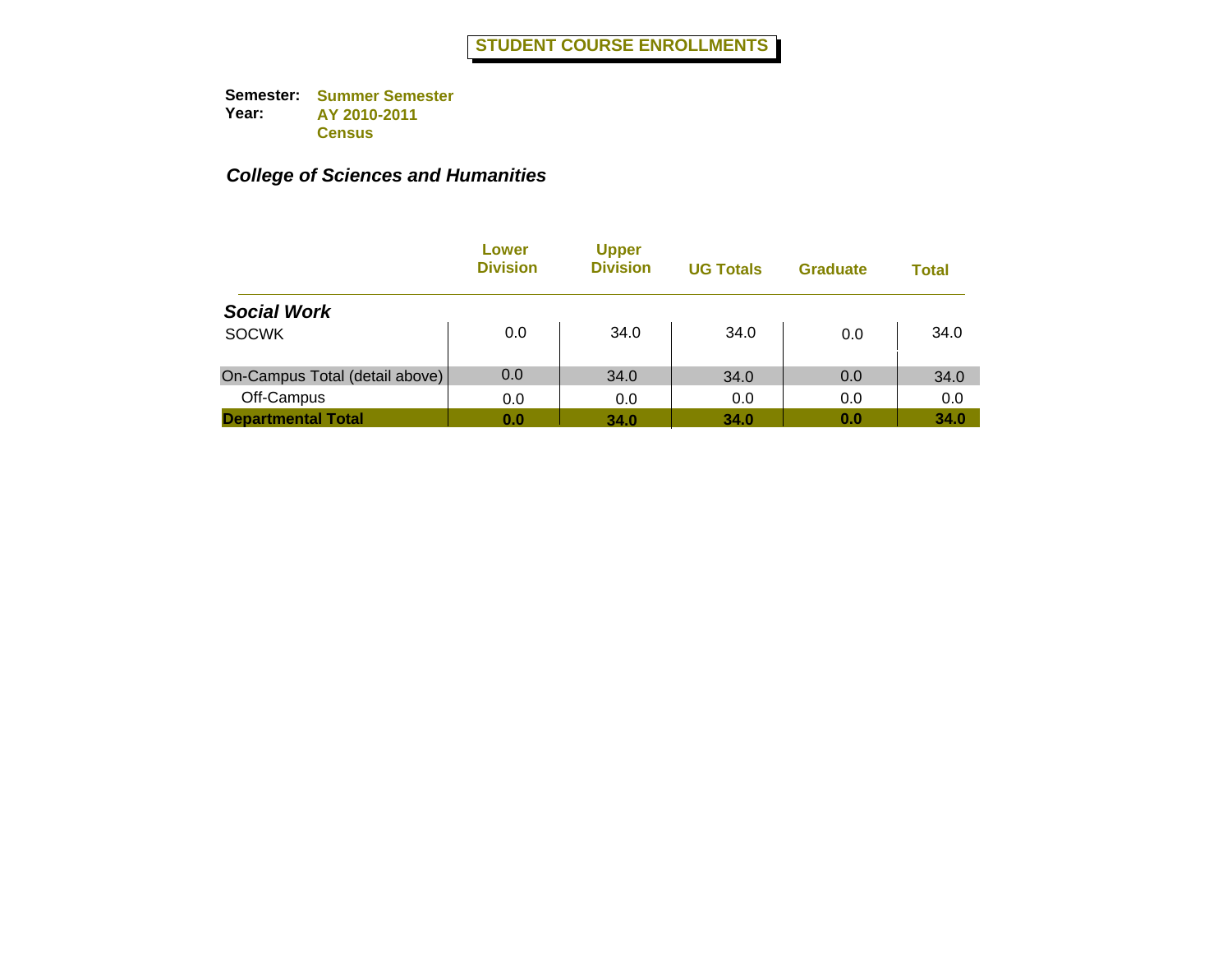|                                         | Lower<br><b>Division</b> | <b>Upper</b><br><b>Division</b> | <b>UG Totals</b> | <b>Graduate</b> | Total |
|-----------------------------------------|--------------------------|---------------------------------|------------------|-----------------|-------|
| <b>Speech Pathology &amp; Audiology</b> |                          |                                 |                  |                 |       |
| <b>SPAA</b>                             | 0.0                      | 37.0                            | 37.0             | 327.0           | 364.0 |
| On-Campus Total (detail above)          | 0.0                      | 37.0                            | 37.0             | 327.0           | 364.0 |
| Off-Campus                              | 0.0                      | 0.0                             | 0.0              | 0.0             | 0.0   |
| <b>Departmental Total</b>               | 0.0                      | 37.0                            | 37.0             | 327.0           | 364.0 |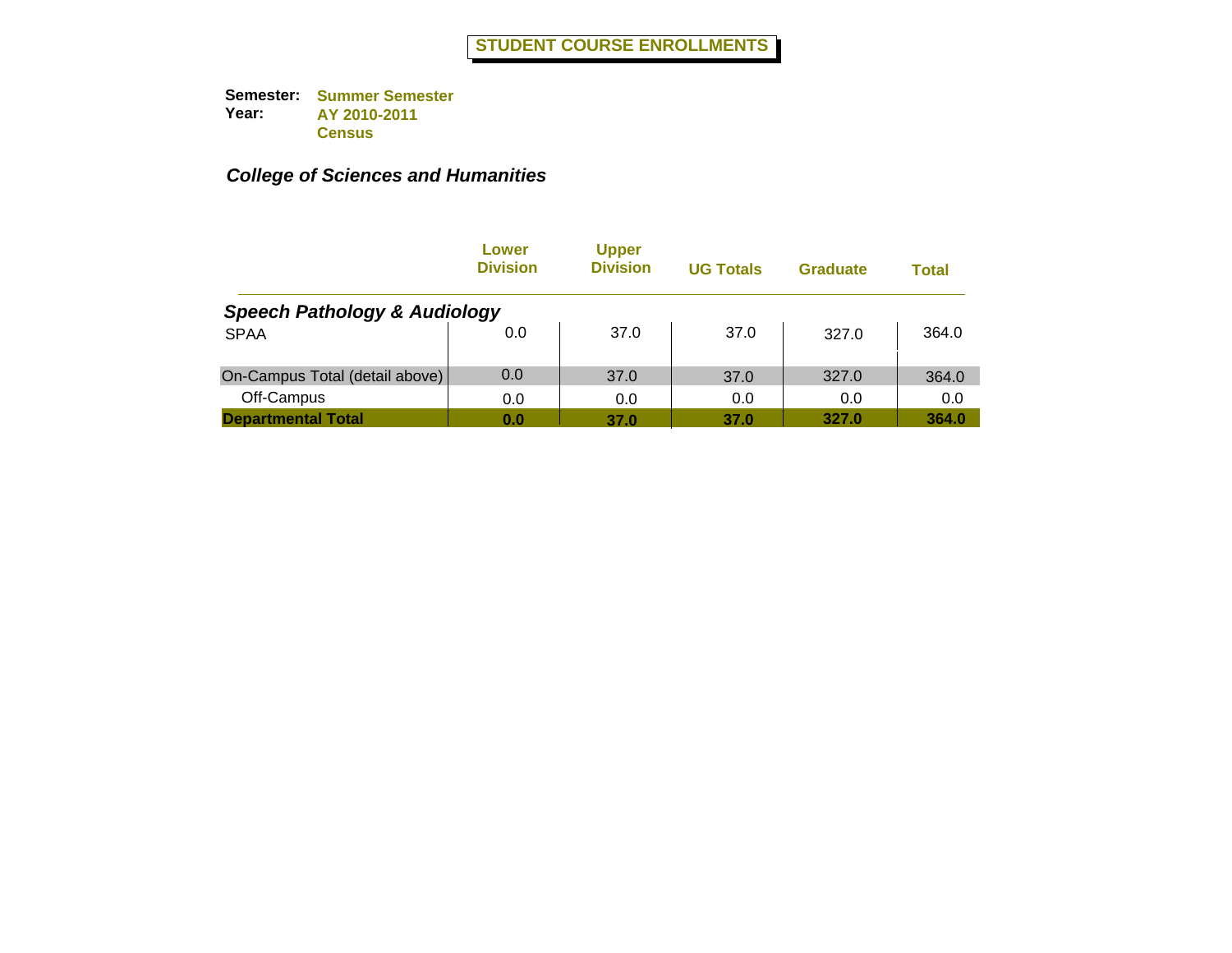### *Interdepartmental*

|                                | Lower<br><b>Division</b> | <b>Upper</b><br><b>Division</b> | <b>UG Totals</b> | <b>Graduate</b> | <b>Total</b> |
|--------------------------------|--------------------------|---------------------------------|------------------|-----------------|--------------|
| <b>Honors</b>                  |                          |                                 |                  |                 |              |
| <b>HONRS</b>                   | 0.0                      | 0.0                             | 0.0              | 0.0             | 0.0          |
| On-Campus Total (detail above) | 0.0                      | 0.0                             | 0.0              | 0.0             | 0.0          |
| Off-Campus                     | 0.0                      | 6.0                             | 6.0              | 0.0             | 6.0          |
| <b>Departmental Total</b>      | 0.0                      | 6.0                             | 6.0              | 0.0             | 6.0          |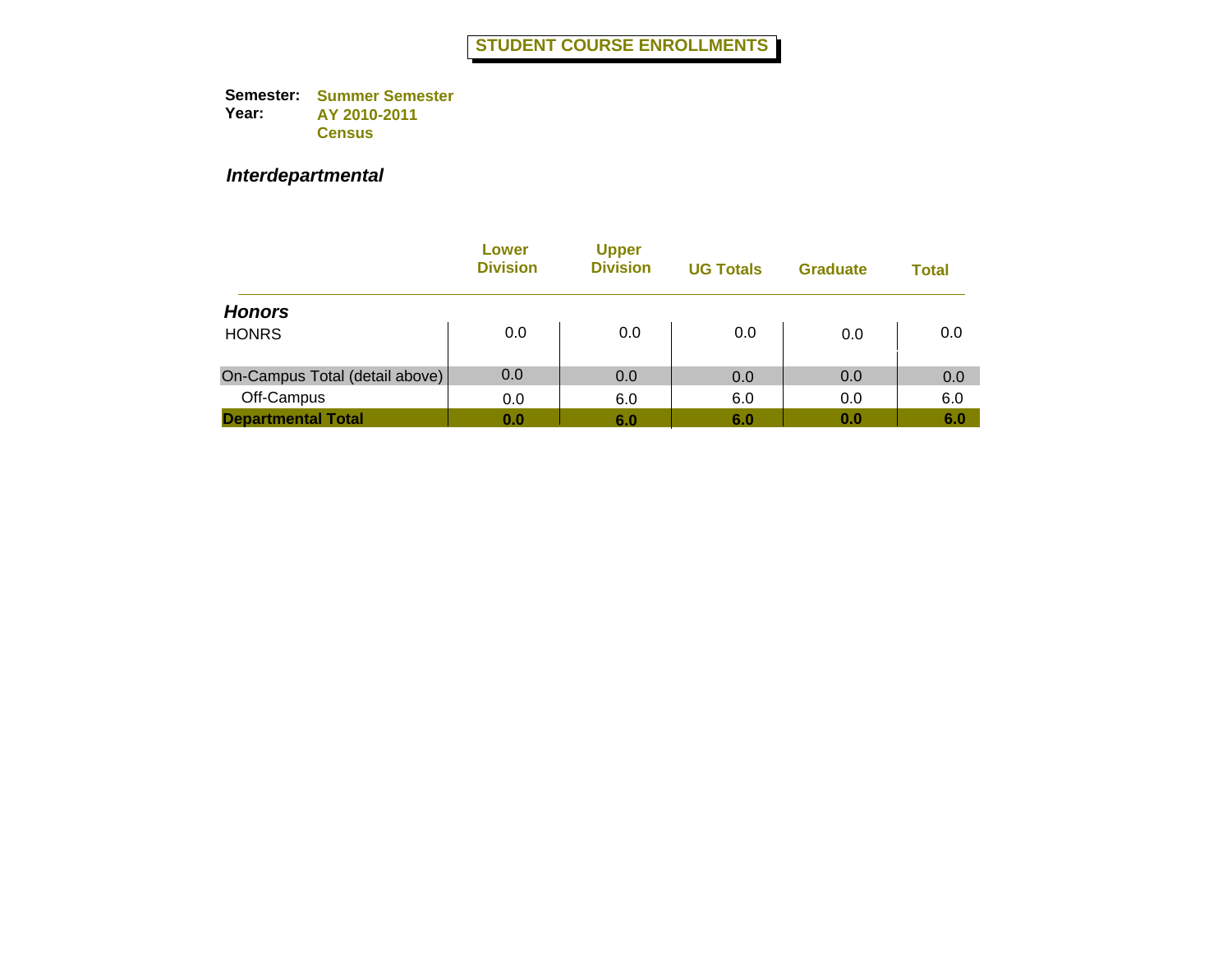### *Interdepartmental*

|                                | Lower<br><b>Division</b> | <b>Upper</b><br><b>Division</b> | <b>UG Totals</b> | <b>Graduate</b> | <b>Total</b> |
|--------------------------------|--------------------------|---------------------------------|------------------|-----------------|--------------|
| <b>Interdepartmental</b>       |                          |                                 |                  |                 |              |
| <b>INTST</b>                   | 0.0                      | 17.0                            | 17.0             | 0.0             | 17.0         |
| <b>MASTR</b>                   | 0.0                      | 0.0                             | 0.0              | 15.0            | 15.0         |
| On-Campus Total (detail above) | 0.0                      | 17.0                            | 17.0             | 15.0            | 32.0         |
| Off-Campus                     | 0.0                      | 0.0                             | 0.0              | 0.0             | 0.0          |
| <b>Departmental Total</b>      | 0.0                      | 17.0                            | 17.0             | 15.0            | 32.0         |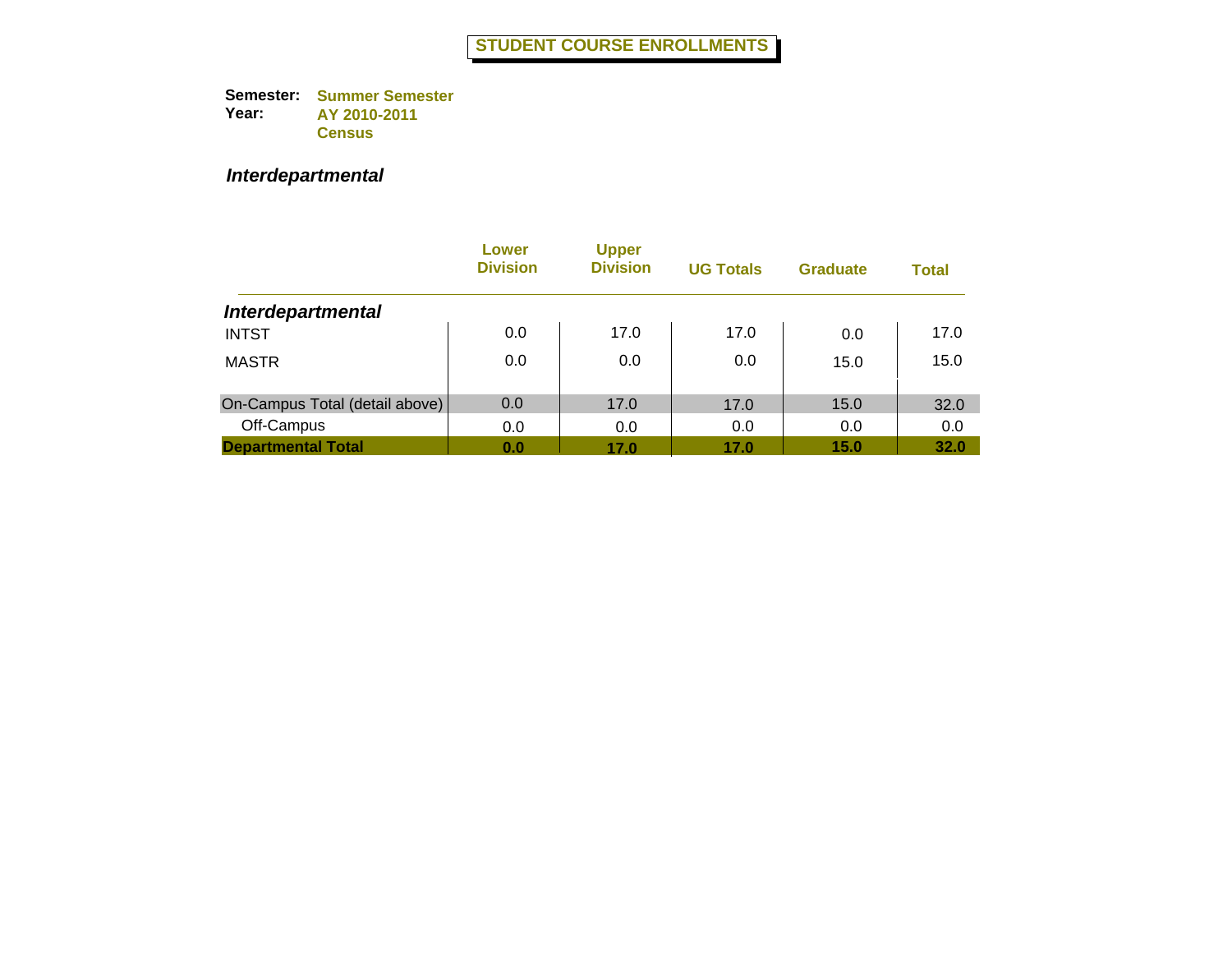### *Interdepartmental*

|                                | Lower<br><b>Division</b> | <b>Upper</b><br><b>Division</b> | <b>UG Totals</b> | <b>Graduate</b> | <b>Total</b> |
|--------------------------------|--------------------------|---------------------------------|------------------|-----------------|--------------|
| <b>University College</b>      |                          |                                 |                  |                 |              |
| ID                             | 0.0                      | 0.0                             | 0.0              | 0.0             | 0.0          |
| On-Campus Total (detail above) | 0.0                      | 0.0                             | 0.0              | 0.0             | 0.0          |
| Off-Campus                     | 0.0                      | 1.0                             | 1.0              | 0.0             | 1.0          |
| <b>Departmental Total</b>      | 0.0                      | 1.0                             | 1.0              | 0.0             | 1.0          |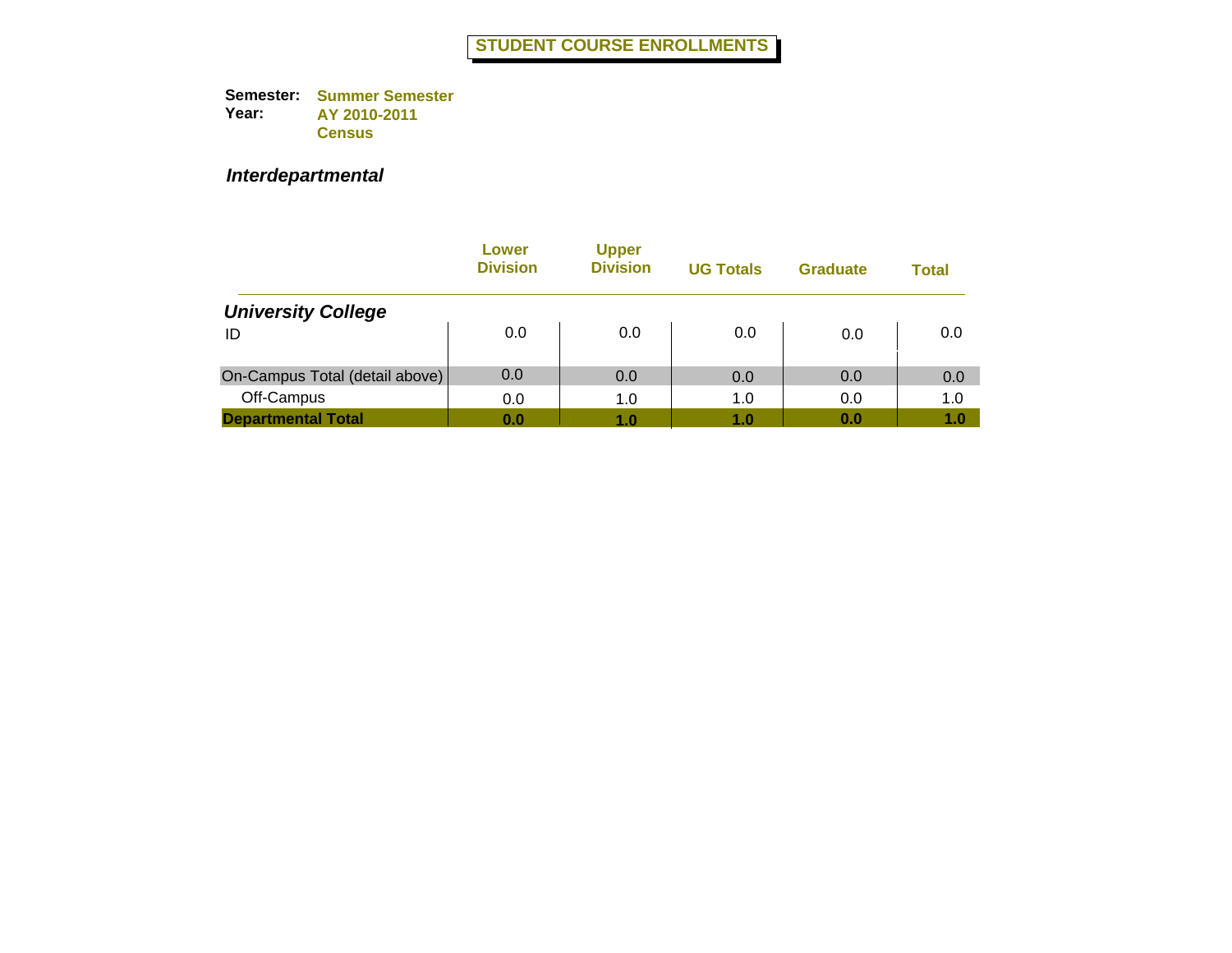|                                | Lower<br><b>Division</b> | <b>Upper</b><br><b>Division</b> | <b>UG Totals</b> | <b>Graduate</b> | <b>Total</b> |
|--------------------------------|--------------------------|---------------------------------|------------------|-----------------|--------------|
| <b>Counseling Psychology</b>   |                          |                                 |                  |                 |              |
| <b>CPSY</b>                    | 0.0                      | 0.0                             | 0.0              | 92.0            | 92.0         |
| <b>DISS</b>                    | 0.0                      | 0.0                             | 0.0              | 4.0             | 4.0          |
| On-Campus Total (detail above) | 0.0                      | 0.0                             | 0.0              | 96.0            | 96.0         |
| Off-Campus                     | 0.0                      | 0.0                             | 0.0              | 0.0             | 0.0          |
| <b>Departmental Total</b>      | 0.0                      | 0.0                             | 0.0              | 96.0            | 96.0         |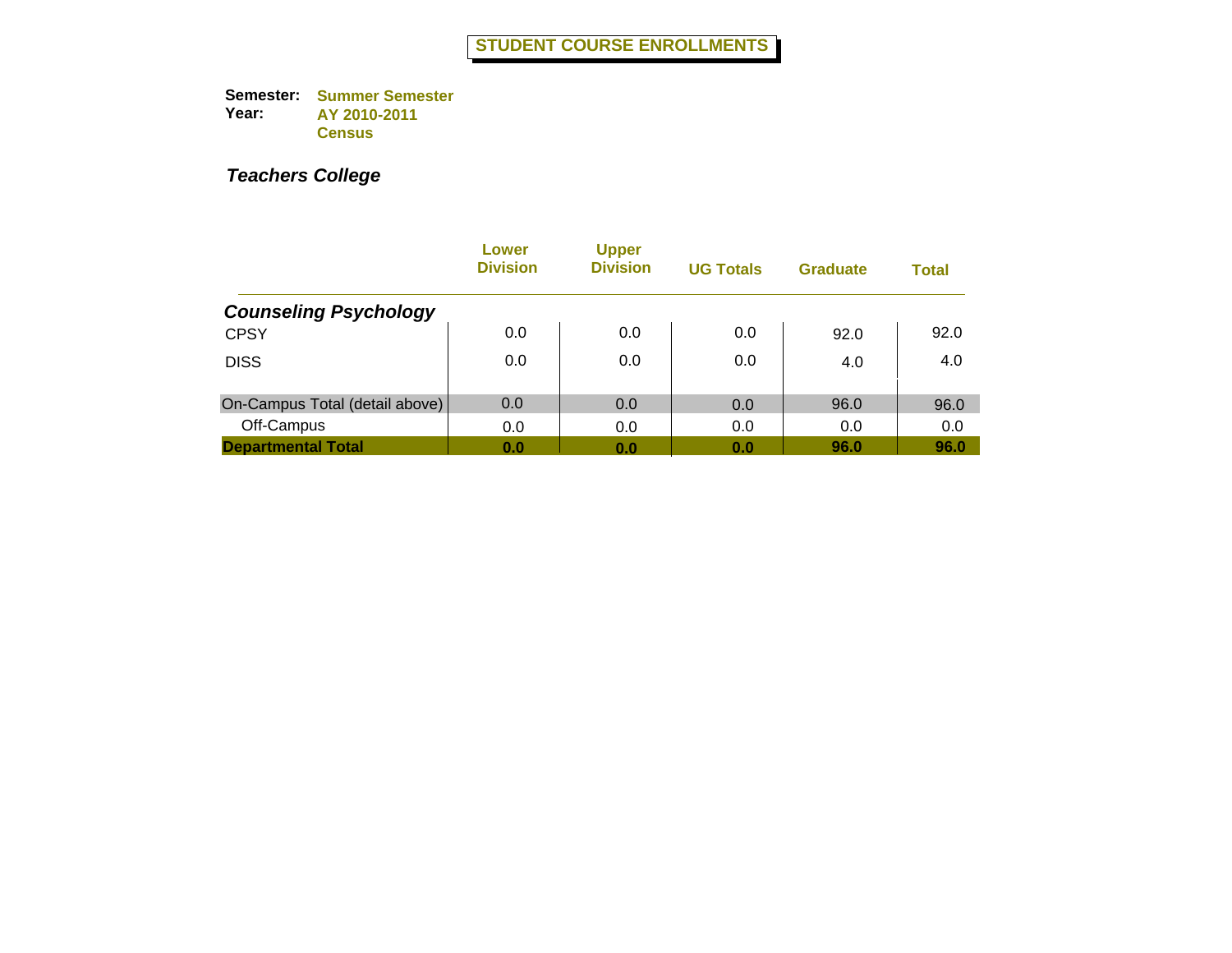|                                | Lower<br><b>Division</b> | <b>Upper</b><br><b>Division</b> | <b>UG Totals</b> | <b>Graduate</b> | <b>Total</b> |
|--------------------------------|--------------------------|---------------------------------|------------------|-----------------|--------------|
| <b>Elementary Education</b>    |                          |                                 |                  |                 |              |
| <b>DISS</b>                    | 0.0                      | 0.0                             | 0.0              | 1.0             | 1.0          |
| <b>EDEL</b>                    | 2.0                      | 43.0                            | 45.0             | 0.0             | 45.0         |
| <b>EDRDG</b>                   | 0.0                      | 43.0                            | 43.0             | 0.0             | 43.0         |
| On-Campus Total (detail above) | 2.0                      | 86.0                            | 88.0             | 1.0             | 89.0         |
| Off-Campus                     | 0.0                      | 56.0                            | 56.0             | 641.0           | 697.0        |
| <b>Departmental Total</b>      | 2.0                      | 142.0                           | 144.0            | 642.0           | 786.0        |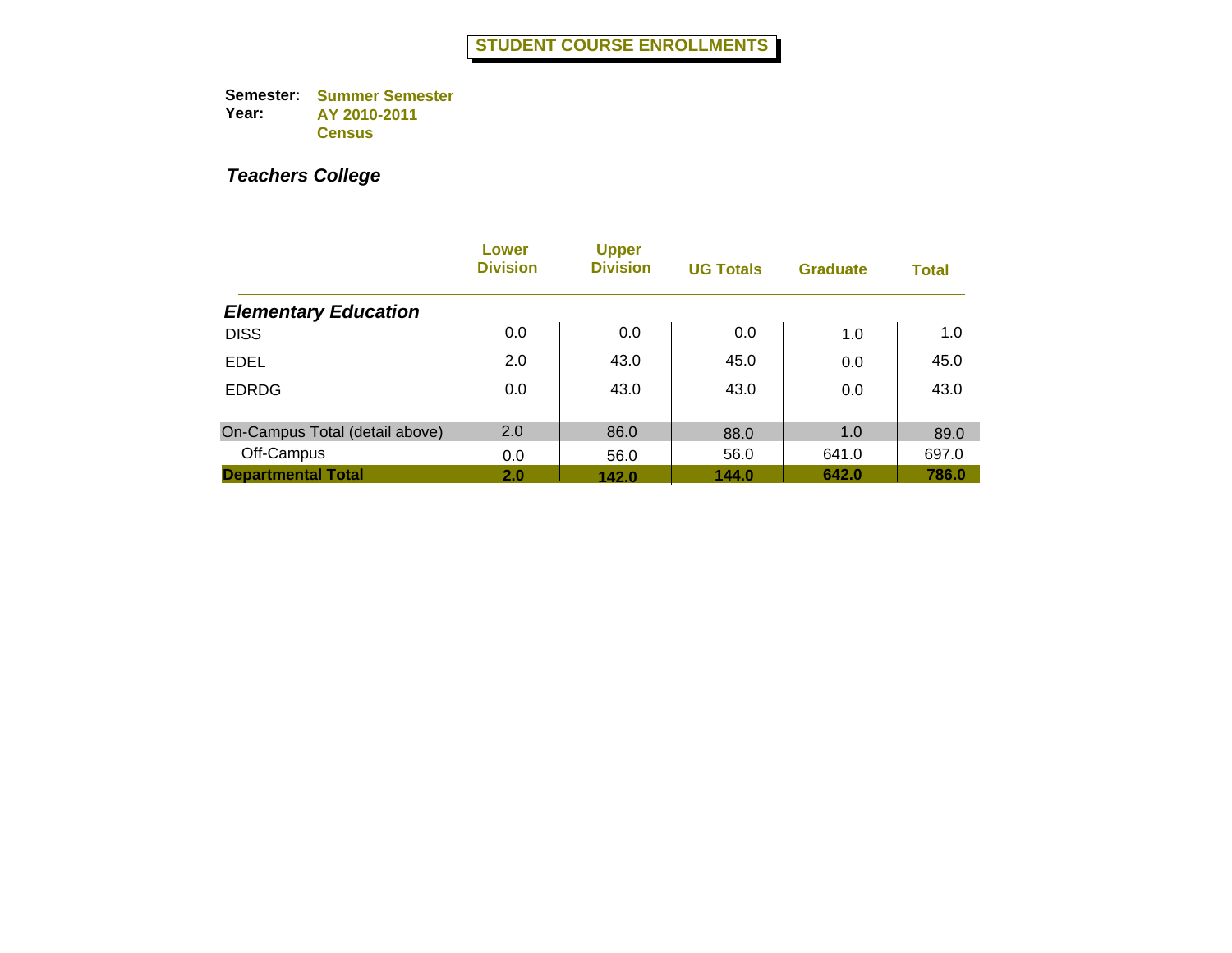|                                | Lower<br><b>Division</b> | <b>Upper</b><br><b>Division</b> | <b>UG Totals</b> | <b>Graduate</b> | <b>Total</b> |
|--------------------------------|--------------------------|---------------------------------|------------------|-----------------|--------------|
| <b>Educational Psychology</b>  |                          |                                 |                  |                 |              |
| <b>DISS</b>                    | 0.0                      | 0.0                             | 0.0              | 5.0             | 5.0          |
| <b>EDPSY</b>                   | 0.0                      | 0.0                             | 0.0              | 32.0            | 32.0         |
| On-Campus Total (detail above) | 0.0                      | 0.0                             | 0.0              | 37.0            | 37.0         |
| Off-Campus                     | 0.0                      | 0.0                             | 0.0              | 90.0            | 90.0         |
| <b>Departmental Total</b>      | 0.0                      | 0.0                             | 0.0              | 127.0           | 127.0        |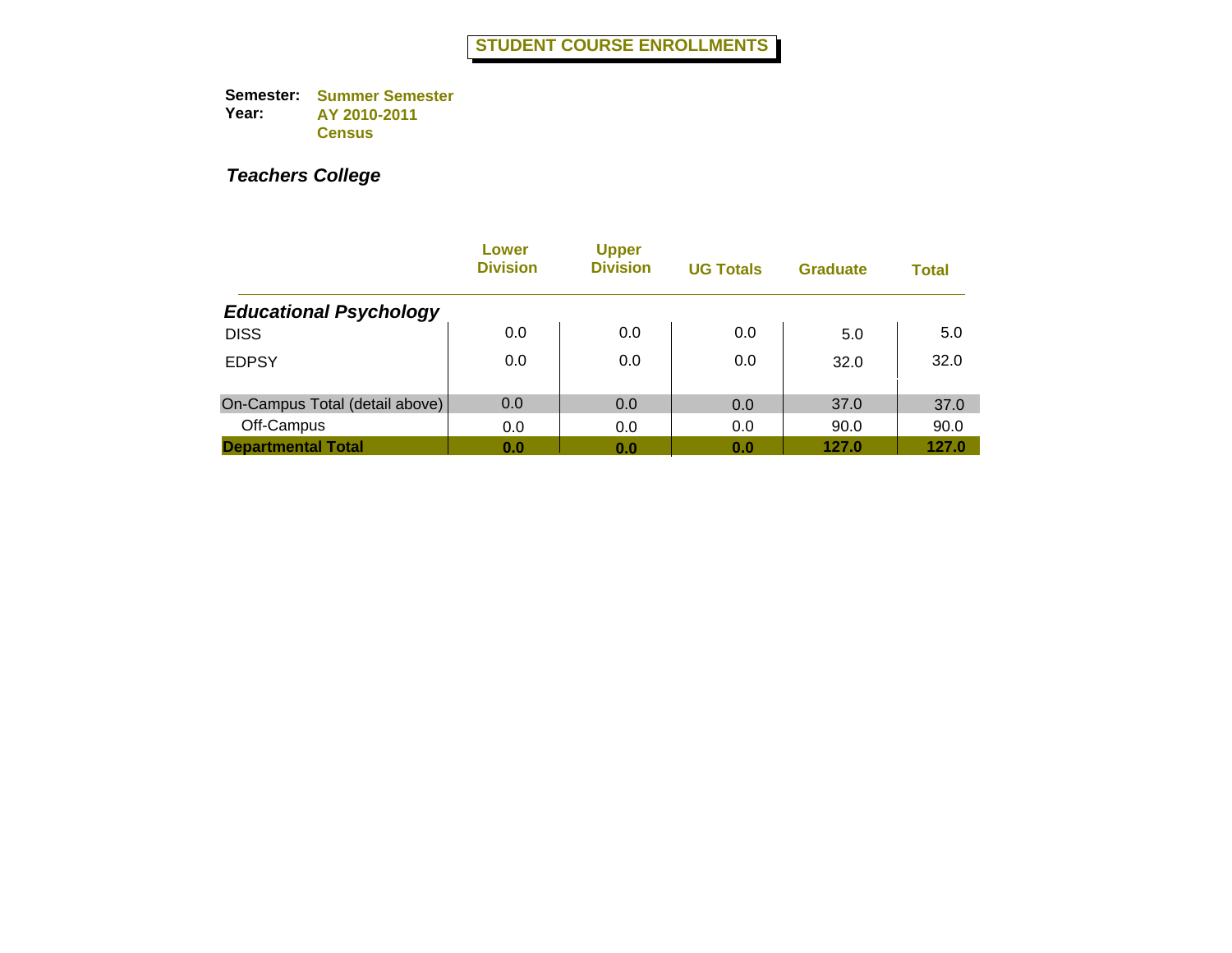|                                | Lower<br><b>Division</b> | <b>Upper</b><br><b>Division</b> | <b>UG Totals</b> | <b>Graduate</b> | <b>Total</b> |
|--------------------------------|--------------------------|---------------------------------|------------------|-----------------|--------------|
| <b>Educational Studies</b>     |                          |                                 |                  |                 |              |
| <b>DOC</b>                     | 0.0                      | 0.0                             | 0.0              | 2.0             | 2.0          |
| <b>EDAC</b>                    | 0.0                      | 0.0                             | 0.0              | 2.0             | 2.0          |
| <b>EDCUR</b>                   | 0.0                      | 0.0                             | 0.0              | 13.0            | 13.0         |
| <b>EDHI</b>                    | 0.0                      | 0.0                             | 0.0              | 1.0             | 1.0          |
| <b>EDMUL</b>                   | 0.0                      | 0.0                             | 0.0              | 1.0             | 1.0          |
| <b>EDSEC</b>                   | 0.0                      | 0.0                             | 0.0              | 13.0            | 13.0         |
| <b>EDSTU</b>                   | 0.0                      | 0.0                             | 0.0              | 14.0            | 14.0         |
| <b>EDTEC</b>                   | 0.0                      | 0.0                             | 0.0              | 13.0            | 13.0         |
| On-Campus Total (detail above) | 0.0                      | 0.0                             | 0.0              | 59.0            | 59.0         |
| Off-Campus                     | 0.0                      | 0.0                             | 0.0              | 156.0           | 156.0        |
| <b>Departmental Total</b>      | 0.0                      | 0.0                             | 0.0              | 215.0           | 215.0        |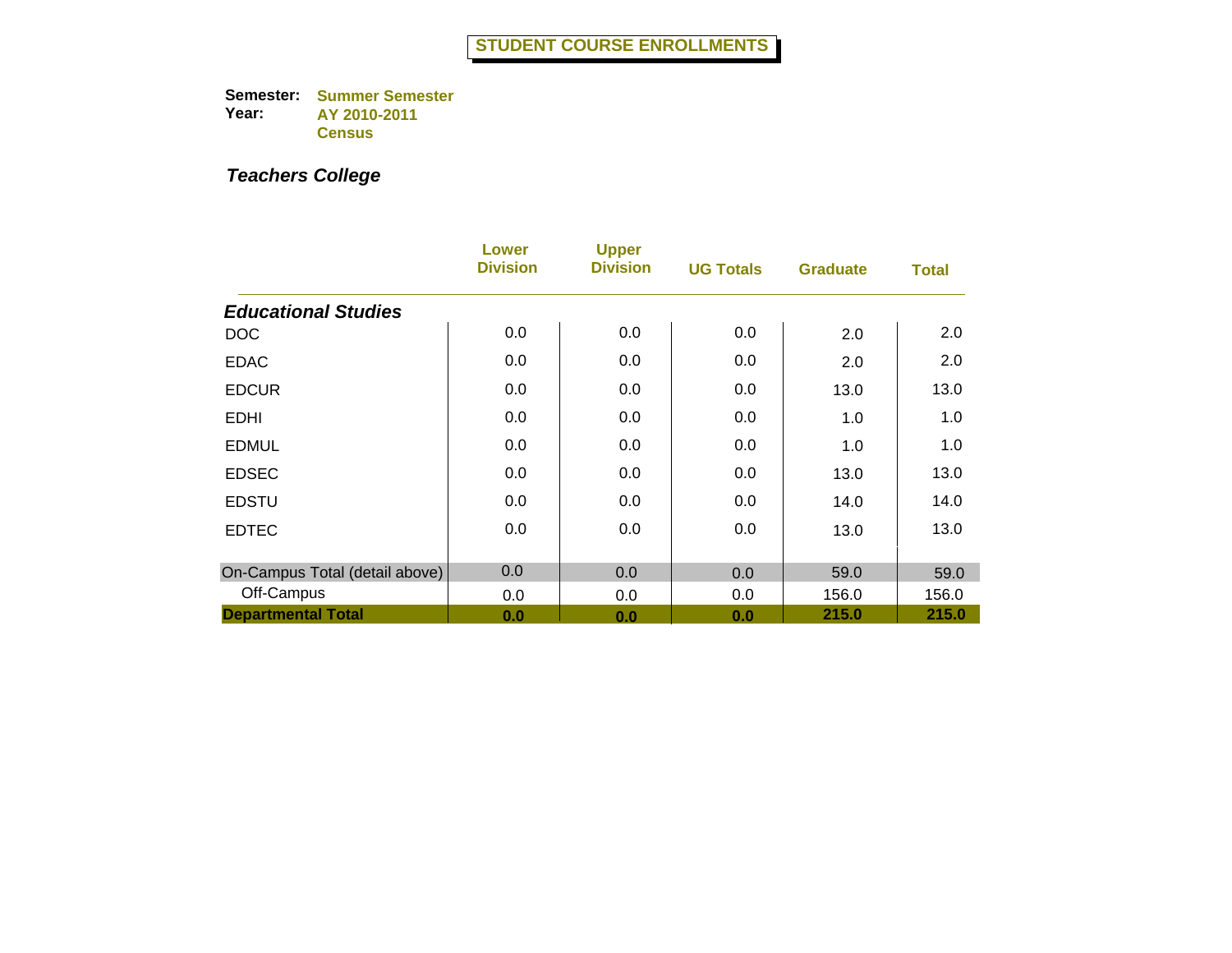|                                | Lower<br><b>Division</b> | <b>Upper</b><br><b>Division</b> | <b>UG Totals</b> | <b>Graduate</b> | Total |
|--------------------------------|--------------------------|---------------------------------|------------------|-----------------|-------|
| <b>Educational Leadership</b>  |                          |                                 |                  |                 |       |
| <b>EDAD</b>                    | 0.0                      | 0.0                             | 0.0              | 0.0             | 0.0   |
| On-Campus Total (detail above) | 0.0                      | 0.0                             | 0.0              | 0.0             | 0.0   |
| Off-Campus                     | 0.0                      | 0.0                             | 0.0              | 89.0            | 89.0  |
| <b>Departmental Total</b>      | 0.0                      | 0.0                             | 0.0              | 89.0            | 89.0  |